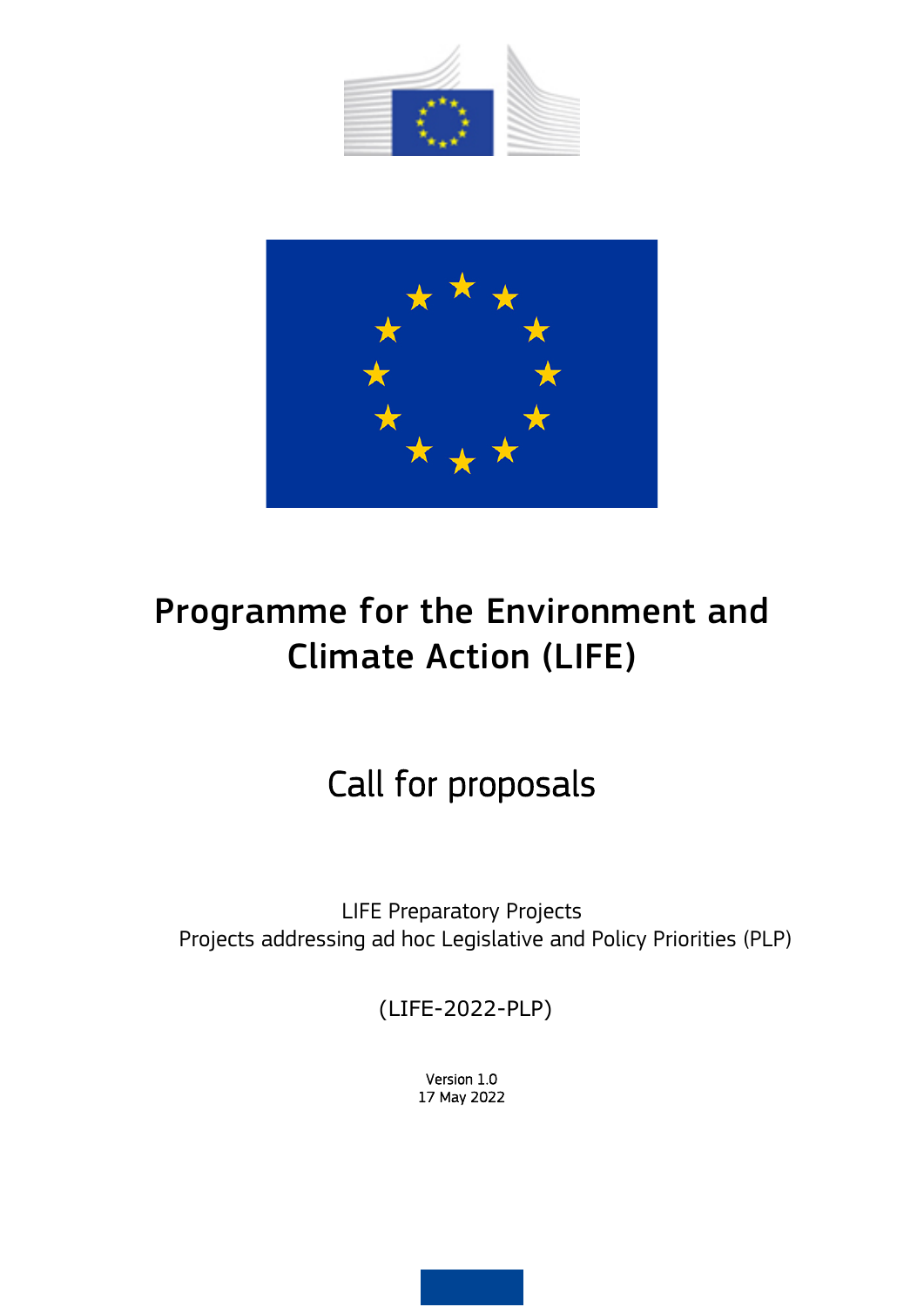EU Grants: Call document (LIFE): V1.0 – 16.12.2021

| <b>HISTORY OF CHANGES</b> |                            |                                              |      |  |  |  |  |
|---------------------------|----------------------------|----------------------------------------------|------|--|--|--|--|
| Version                   | Publication<br><b>Date</b> | <b>Change</b>                                | Page |  |  |  |  |
| 1.0                       | 17.05.2022                 | Initial version (new MFF).<br>$\blacksquare$ |      |  |  |  |  |
|                           |                            |                                              |      |  |  |  |  |
|                           |                            | ٠                                            |      |  |  |  |  |
|                           |                            | ٠                                            |      |  |  |  |  |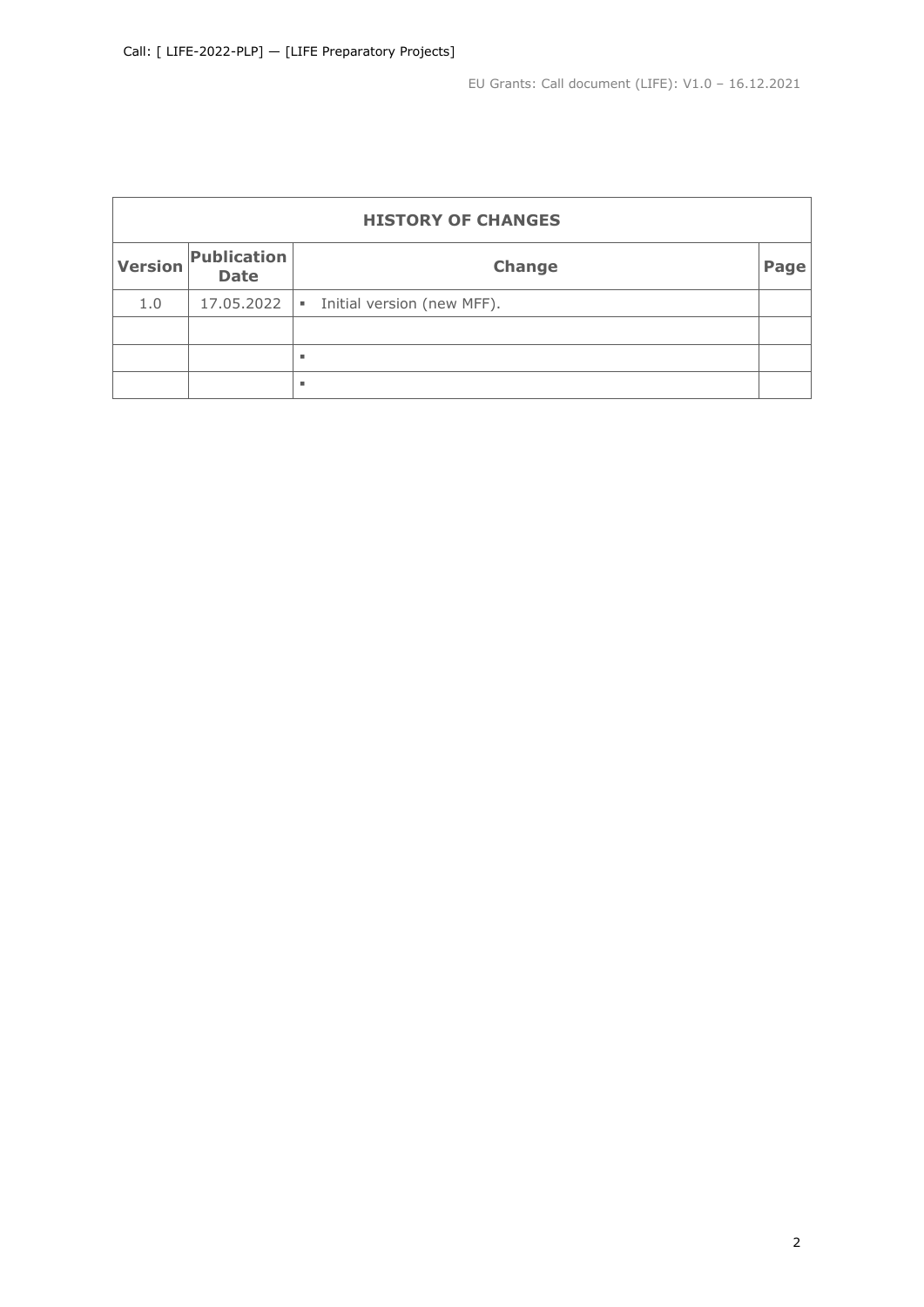

## EUROPEAN CLIMATE, INFRASTRUCTURE AND

ENVIRONMENT EXECUTIVE AGENCY (CINEA)<br>CINEA.D – Natural Resources, Climate, Sustainable Blue Economy and Clean Energy<br>CINEA.D.2 – LIFE Environment (Nature & Circular Economy)

## **CALL FOR PROPOSALS**

## **TABLE OF CONTENTS**

| 2. Type of action $-$ Objectives $-$ Themes and priorities $-$ Activities that can be funded $-$ |  |  |  |  |
|--------------------------------------------------------------------------------------------------|--|--|--|--|
|                                                                                                  |  |  |  |  |
|                                                                                                  |  |  |  |  |
|                                                                                                  |  |  |  |  |
|                                                                                                  |  |  |  |  |
|                                                                                                  |  |  |  |  |
|                                                                                                  |  |  |  |  |
|                                                                                                  |  |  |  |  |
|                                                                                                  |  |  |  |  |
|                                                                                                  |  |  |  |  |
|                                                                                                  |  |  |  |  |
|                                                                                                  |  |  |  |  |
|                                                                                                  |  |  |  |  |
|                                                                                                  |  |  |  |  |
|                                                                                                  |  |  |  |  |
|                                                                                                  |  |  |  |  |
|                                                                                                  |  |  |  |  |
|                                                                                                  |  |  |  |  |
|                                                                                                  |  |  |  |  |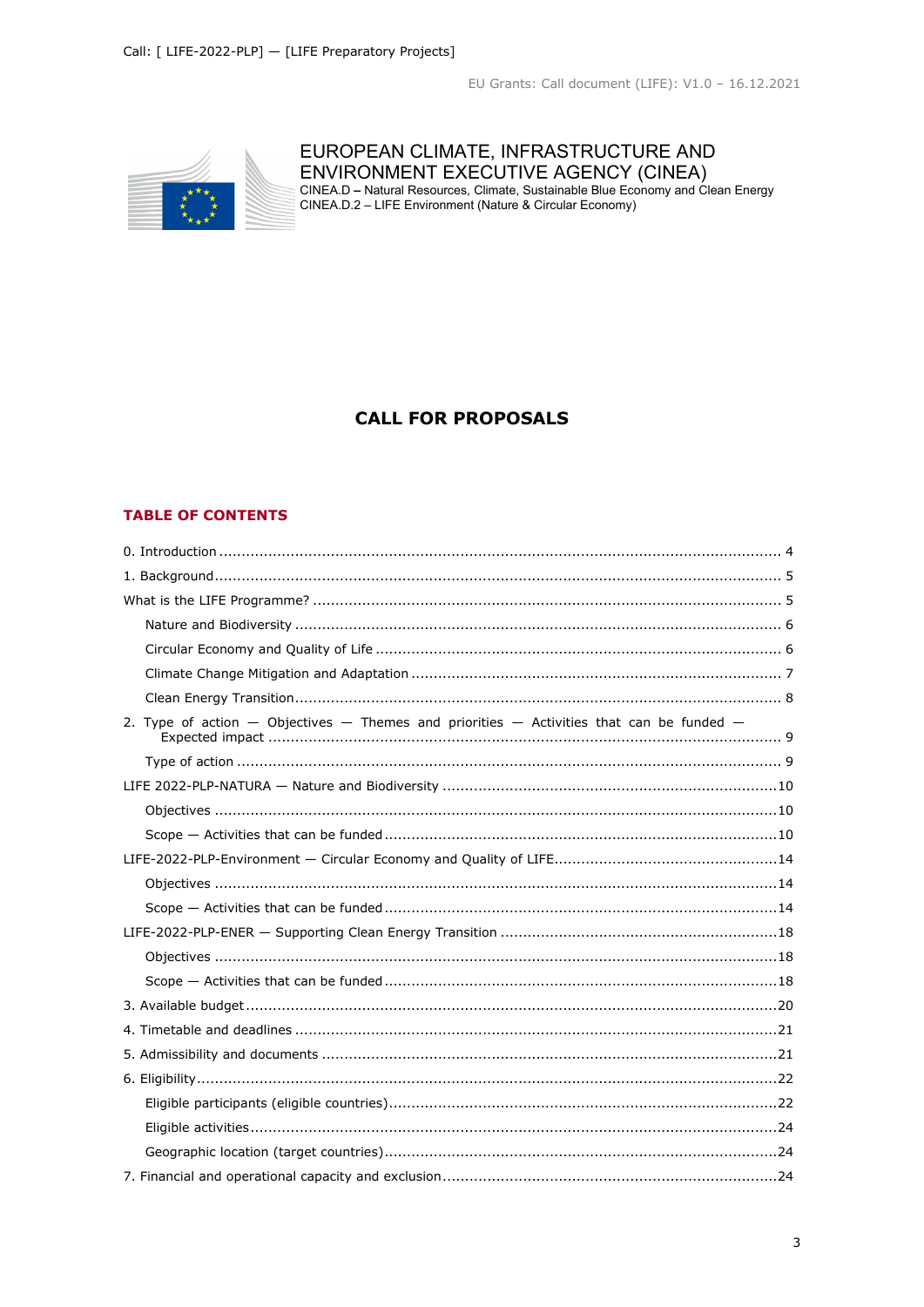## <span id="page-3-0"></span>**0. Introduction**

This is a call for proposals for EU **action grants** under the **Programme for Environment and Climate Action (LIFE)**.

The regulatory framework for this EU Funding Programme is set out in:

- − Regulation 2018/1046 [\(EU Financial Regulation\)](https://eur-lex.europa.eu/legal-content/EN/ALL/?uri=CELEX:32018R1046&qid=1535046024012)
- − the basic act (LIFE Regulation [2021/783](https://eur-lex.europa.eu/legal-content/EN/ALL/?uri=CELEX:32021R0783)[1\)](#page-3-1).

The call is launched in accordance with the [2](#page-3-2)021-2024 Multiannual Work Programme<sup>2</sup> and will be managed by the **European Climate, Infrastructure and Environment Executive Agency (CINEA)** ('Agency').

The call covers the 3 following topics:

- − **LIFE-2022-PLP-NATURA — Nature and Biodiversity**
- − **LIFE-2022-PLP-Environment — Circular Economy and Quality of LIFE**
- − **LIFE-2022-PLP-ENER — Supporting Clean Energy Transition**

Each project application under the call must address only one of these topics. Applicants wishing to apply for more than one topic, must submit a separate proposal under each topic.

<span id="page-3-1"></span><sup>1</sup> Regulation (EU) 2021/783 of the European Parliament and of the Council of 29 April 2021 establishing a Programme for the Environment and Climate Action (LIFE) (OJ L 172, 17.5.2021, p. 53).

<span id="page-3-2"></span><sup>&</sup>lt;sup>2</sup> Commission Implementing Decision on the financing of the LIFE programme and the adoption of the work programme for 2021-2024 (COM(2021) 4997 final).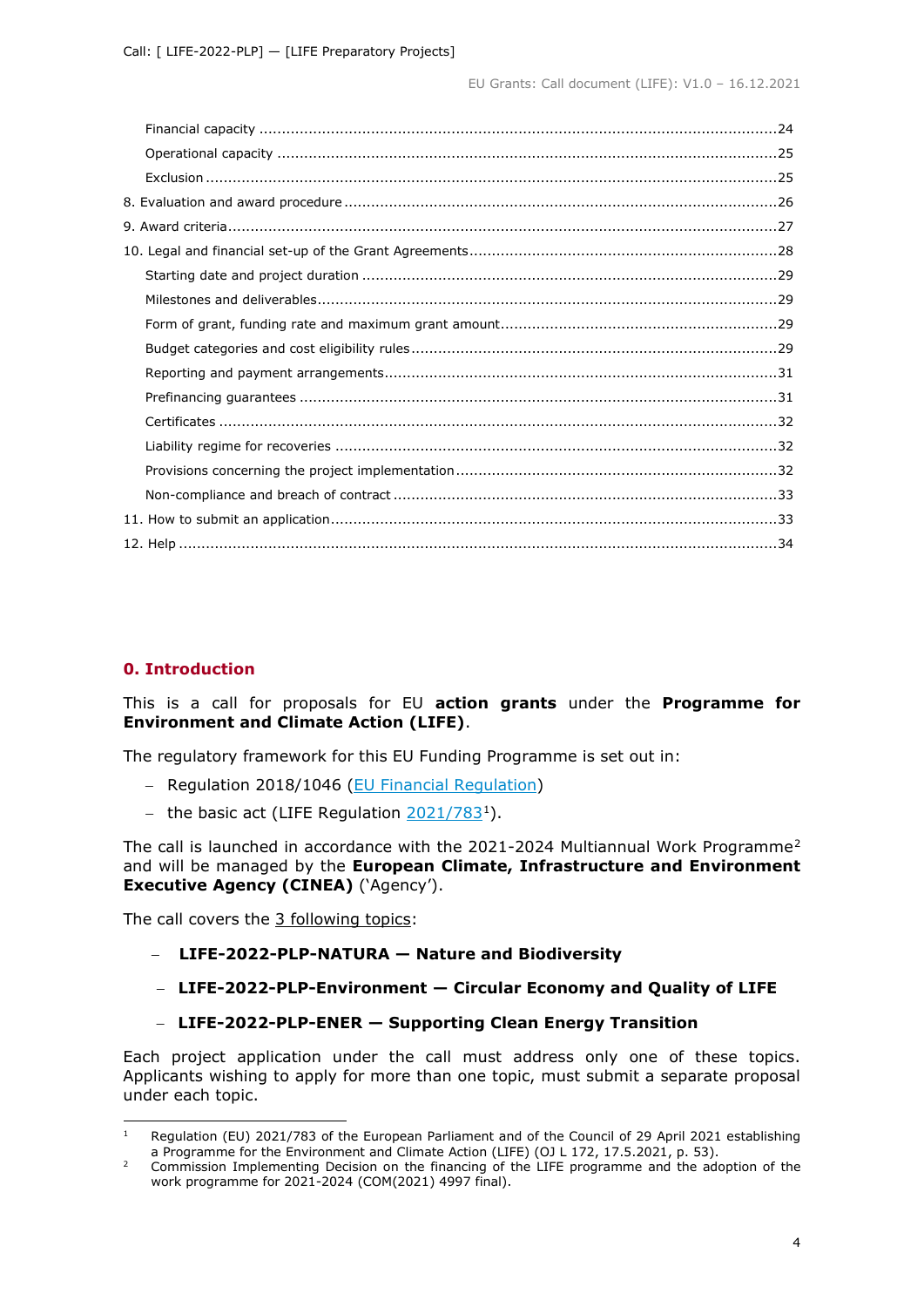We invite you to read the **call documentation** carefully, and in particular this Call Document, the Model Grant Agreement, the [EU Funding & Tenders Portal Online](https://ec.europa.eu/info/funding-tenders/opportunities/docs/2021-2027/common/guidance/om_en.pdf)  [Manual](https://ec.europa.eu/info/funding-tenders/opportunities/docs/2021-2027/common/guidance/om_en.pdf) and the [EU Grants AGA —](https://ec.europa.eu/info/funding-tenders/opportunities/docs/2021-2027/common/guidance/aga_en.pdf) [Annotated Grant Agreement.](https://ec.europa.eu/info/funding-tenders/opportunities/docs/2021-2027/common/guidance/aga_en.pdf)

These documents provide clarifications and answers to questions you may have when preparing your application:

- − the call document outlines the:
	- − background, objectives, scope, activities that can be funded and the expected results (sections 1 and 2)
	- − timetable and available budget (sections 3 and 4)
	- − admissibility and eligibility conditions (including mandatory documents; sections 5 and 6)
	- − criteria for financial and operational capacity and exclusion (section 7)
	- evaluation and award procedure (section 8)
	- − award criteria (section 9)
	- − legal and financial set-up of the Grant Agreements (section 10)
	- − how to submit an application (section 11)
- − the Online Manual outlines the:
	- − procedures to register and submit proposals online via the EU Funding & Tenders Portal ('Portal')
	- − recommendations for the preparation of the application
- − the AGA Annotated Grant Agreement contains:
	- − detailed annotations on all the provisions in the Grant Agreement you will have to sign in order to obtain the grant *(including cost eligibility, payment schedule, accessory obligations, etc)*.

## <span id="page-4-0"></span>**1. Background**

## <span id="page-4-1"></span>**What is the LIFE Programme?**

The LIFE Programme is the EU Programme for Environment and Climate Action.

As such, it is one of the key contributors to the European Green Deal<sup>[3](#page-4-2)</sup> which aims to:

transform the EU into a fair and prosperous society, with a modern, resource-efficient and competitive economy where there are no net emissions of greenhouse gases in 2050 and where economic growth is decoupled from resource use and

protect, conserve and enhance the EU's natural capital, and protect the health and well-being of citizens from environment and climate related risks and impacts.

The LIFE Programme will contribute to these priorities through its four subprogrammes in particular by:

<span id="page-4-2"></span>Communication from the Commission to the European Parliament, the European Council, the Council, the European Economic and Social Committee and the Committee of the Regions: The European Green Deal (COM [\(2019\)640](https://eur-lex.europa.eu/legal-content/EN/ALL/?uri=CELEX:52019DC0640) final)[.](https://eur-lex.europa.eu/legal-content/EN/TXT/?uri=COM%3A2019%3A640%3AFIN)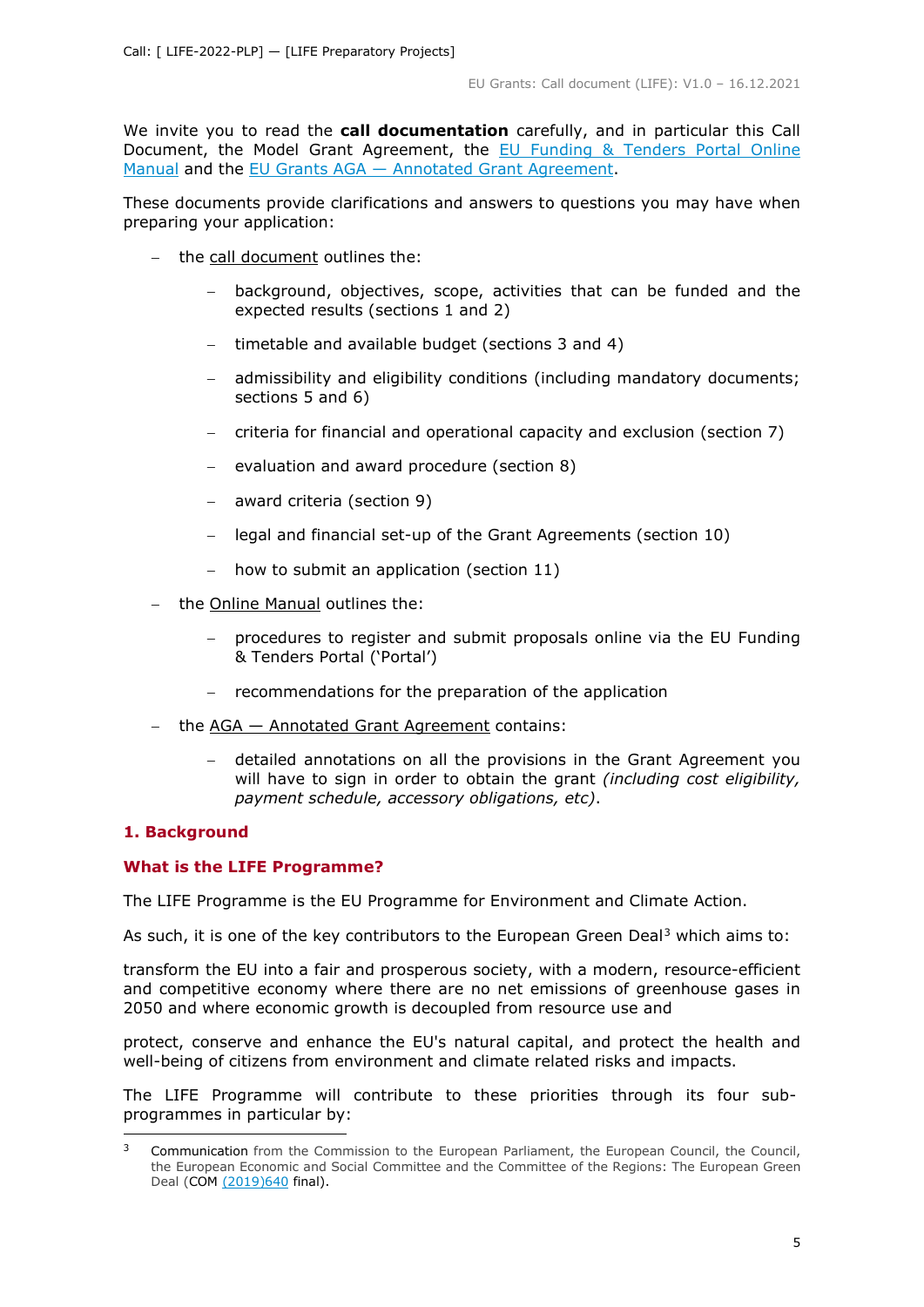- − boosting and integrating the implementation of the EU's policy objectives for halting and reversing loss of wildlife habitats and species across all sectors
- − supporting the transition to a circular economy and protecting and improving the quality of EU's natural resources, including air, soil and water among others
- − supporting implementation of the 2030 energy and climate policy framework, the EU's climate neutrality objective by 2050, and the new EU strategy on adaptation to climate change and
- − building capacity, stimulating investments and supporting implementation of policies focused on energy efficiency and small-scale renewables.

The LIFE Programme is structured in two fields and four sub-programmes:

Environment:

- sub-programme Nature and Biodiversity
- sub-programme Circular Economy and Quality of Life

Climate Action:

- sub-programme Climate Change Mitigation and Adaptation
- sub-programme Clean Energy Transition.

#### <span id="page-5-0"></span>*Nature and Biodiversity*

The specific objectives of the sub-programme 'Nature and Biodiversity' are the following:

- − to develop, demonstrate, promote and stimulate scale up of innovative techniques, methods and approaches (including nature-based solutions and ecosystem approach) for reaching the objectives of the EU legislation and policy on nature and biodiversity, and to contribute to the knowledge base and to the application of best practices, including through the support of the Natura 2000
- − to support the development, implementation, monitoring and enforcement of EU legislation and policy on nature and biodiversity, including by improving governance at all levels, in particular through enhancing capacities of public and private actors and the involvement of civil society, also taking into due consideration the possible contributions provided by citizen science
- − to catalyse the large-scale deployment of successful solutions/approaches for implementing EU legislation and policy on nature and biodiversity, by replicating results, integrating related objectives into other policies and into public and private sector practices, mobilising investment and improving access to finance.

#### <span id="page-5-1"></span>*Circular Economy and Quality of Life*

The specific objectives of the sub-programme 'Circular Economy and Quality of Life' are:

to develop, demonstrate and promote innovative techniques, methods and approaches for reaching the objectives of the EU legislation and policy on environment, and to contribute to the knowledge base and, where relevant, to the application of best practices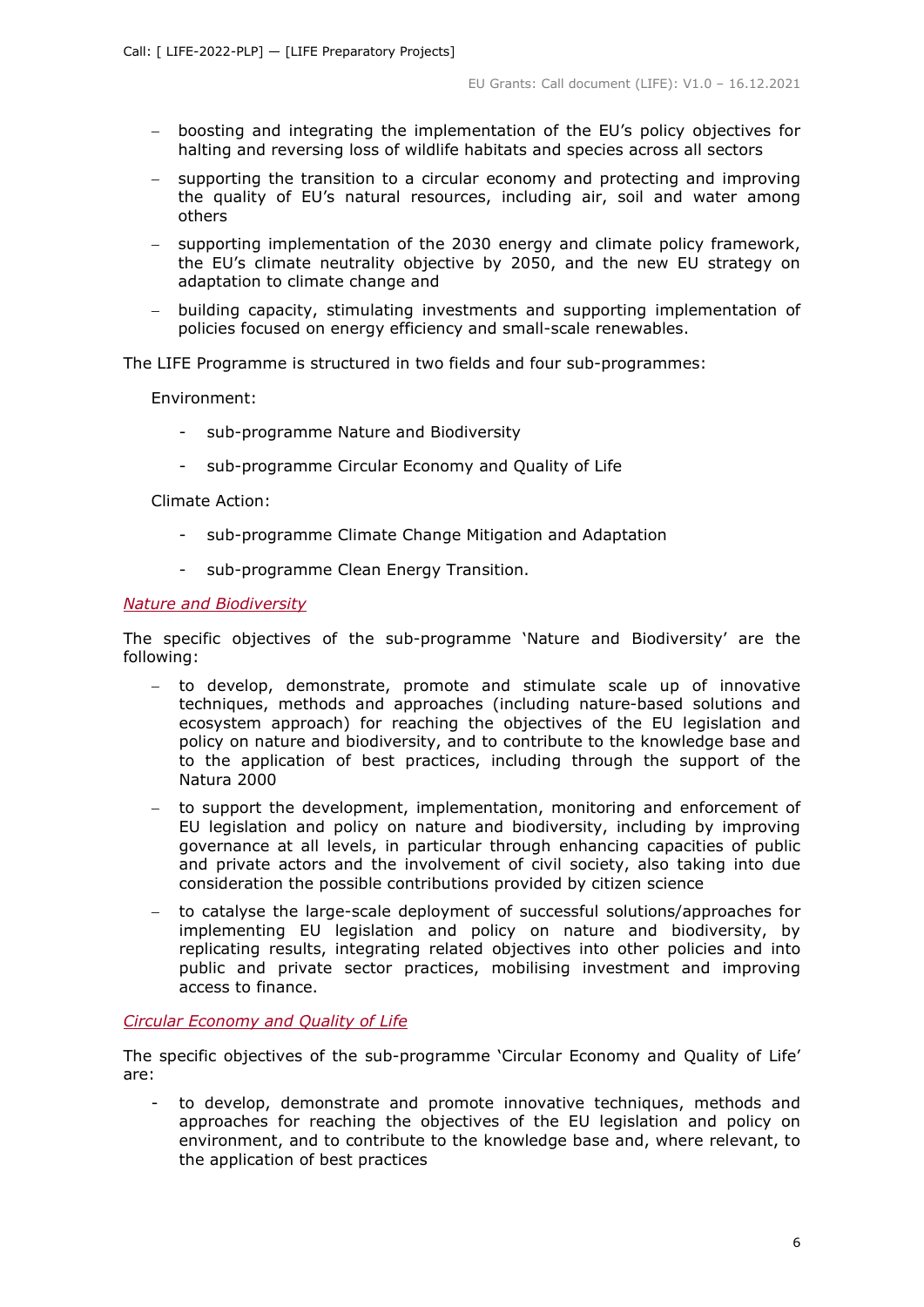- to support the development, implementation, monitoring and enforcement of the EU legislation and policy on environment, including by improving governance at all levels, in particular through enhancing capacities of public and private actors and the involvement of civil society
- to catalyse the large-scale deployment of successful technical and policyrelated solutions for implementing the EU legislation and policy on environment, by replicating results, integrating related objectives into other policies and into public and private sector practices, mobilising investment and improving access to finance.

This sub-programme aims at facilitating the transition toward a sustainable, circular, toxic-free, energy-efficient and climate-resilient economy and at protecting, restoring and improving the quality of the environment.

It will contribute to the EU priorities by:

- reducing resource consumption and facilitating the transition toward a sustainable, circular, toxic-free, energy-efficient and climate-resilient economy
- developing circular systems, in line with the new Circular Economy Action Plan and reflecting its focus on sustainable products, material and energy intensive sectors and circular business models for value retention
- bringing down waste generation in line with the Waste Framework Directive [2019/1004](https://eur-lex.europa.eu/legal-content/EN/ALL/?uri=CELEX:32019D1004)[4](#page-6-1) and the reduction of hazardous waste in view of the EU's commitment under the Basel Convention<sup>5</sup>.
- improving waste management with respect to collection and storage of waste, recovery options and end-of-life disposal, including in islands where waste management has to face specific challenges
- reducing emissions of pollutants to air and ensuring clean air for EU citizens in line with the EU legislation and the objectives of the Zero Pollution Action Plan
- achieving and maintaining a good status of the EU water bodies
- ensuring clean surface water and ground-water, in sufficient quantities for human and other species, including by increasing efficiency of water use
- reducing production, use and emissions of hazardous chemicals as well as reducing the exposure of humans and the environment to those chemicals
- promoting the development, commercialisation and uptake of safe and sustainable-by-design substances, materials and products
- diminishing exposure to harmful noise levels
- protecting the quality of EU soil, preventing soil degradation through sustainable practices of soil and land management, remediating from soil pollution and enhancing the capacity to improve water quality through reduced nitrate leakage and to reduce emissions through carbon storage.

## <span id="page-6-0"></span>*Climate Change Mitigation and Adaptation*

The specific objectives of the sub-programme 'Climate Change Mitigation and Adaptation' are:

<span id="page-6-1"></span><sup>4</sup> Commission Implementing Decision (EU) 2019/1004 of 7 June 2019 laying down rules for the calculation, verification and reporting of data on waste in accordance with Directive 2008/98/EC (OJ L 163, 20.6.2019, p. 66).

<span id="page-6-2"></span><sup>&</sup>lt;sup>5</sup> Basel Convention on the control of transboundary movements of hazardous wastes and their disposal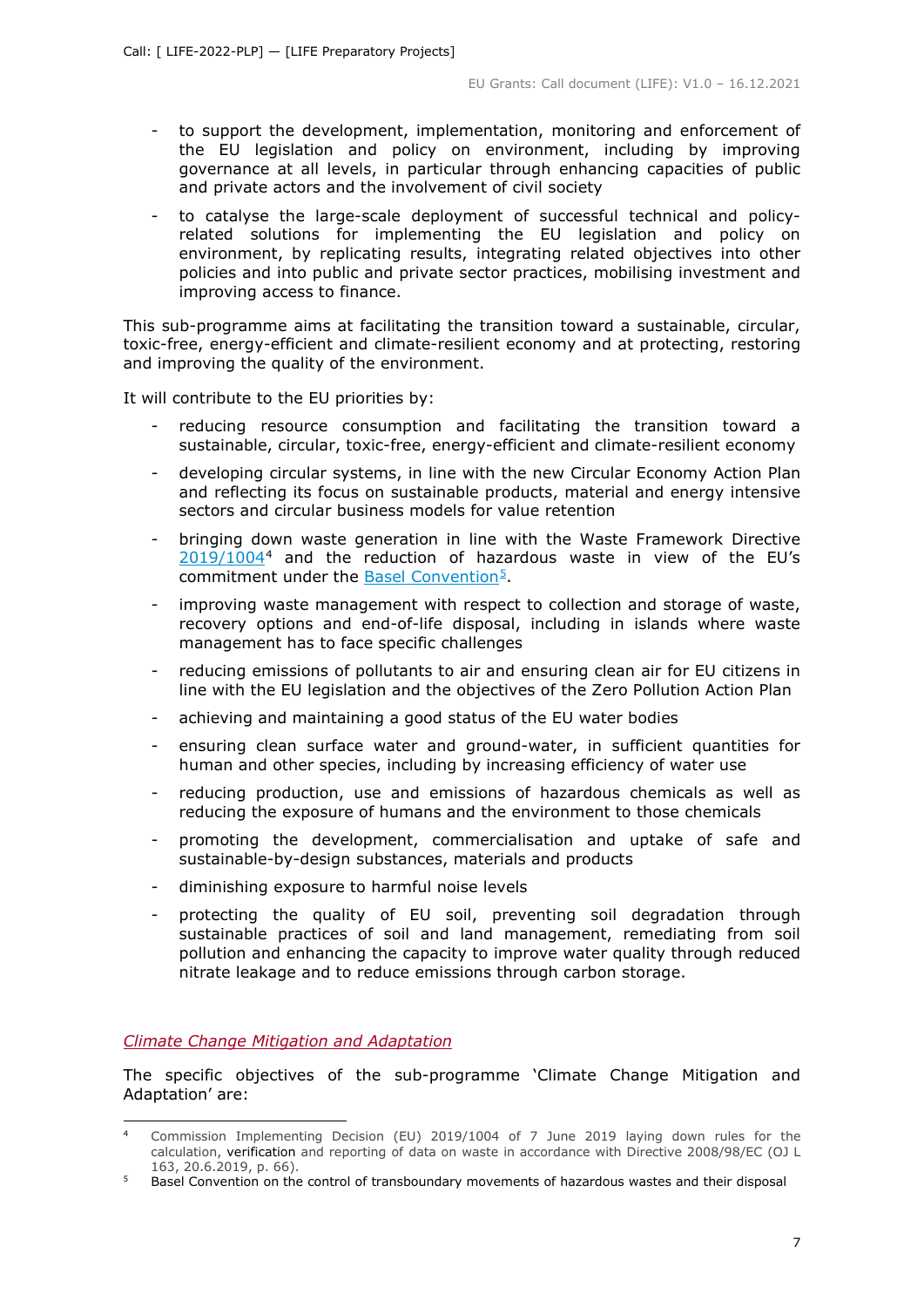- to develop, demonstrate and promote innovative techniques, methods and approaches for reaching the objectives of the EU legislation and policy on climate action and to contribute to the knowledge base and to the application of best practice
- to support the development, implementation, monitoring and enforcement of the EU legislation and policy on climate action, including by improving governance at all levels, in particular through enhancing capacities of public and private actors and the involvement of civil society
- to catalyse the large-scale deployment of successful technical and policyrelated solutions for implementing the EU legislation and policy on climate action by replicating results, integrating related objectives into other policies and into public and private sector practices, mobilising investment and improving access to finance.

This sub-programme will contribute to the transformation of the EU into a climateneutral and -resilient society, by supporting the implementation of the EU's climate policy and preparing the EU for the climate action challenges in the coming years and decades.

## <span id="page-7-0"></span>*Clean Energy Transition*

The specific objectives of the sub-programme 'Clean Energy Transition' are the following:

- − to develop, demonstrate and promote innovative techniques, methods and approaches for reaching the objectives of the EU legislation and policy on the transition to sustainable renewable energy and increased energy efficiency, and to contribute to the knowledge base and to the application of best practice
- − to support the development, implementation, monitoring and enforcement of the EU legislation and policy on the transition to sustainable renewable energy or increased energy efficiency, including by improving governance at all levels, in particular through enhancing capacities of public and private actors and the involvement of civil society
- − to catalyse the large-scale deployment of successful technical and policyrelated solutions for implementing the EU legislation on the transition to renewable energy or increased energy efficiency by replicating results, integrating related objectives into other policies and into public and private sector practices, mobilising investment and improving access to finance.

This sub-programme aims at facilitating the transition toward an energy-efficient, renewable energy-based, climate-neutral and -resilient economy by funding coordination and support actions across Europe. These actions, of high EU addedvalue, aim at breaking market barriers that hamper the socio-economic transition to sustainable energy, typically engaging multiple small and medium-size stakeholders, multiple actors including local and regional public authorities and non-profit organisations, and involving consumers.

The sub-programme will contribute to the implementation of the energy-related actions of the Green Deal, including the 'Renovation wave' initiative for the building sector, and will give due consideration to territories not connected to the European grids such as the EU outermost regions. It will contribute to the Just Transition objectives by accompanying the territories and the groups of citizens negatively affected by the transition from fossil fuels to clean energy, by building capacity of actors and fostering clean energy investments, mainly in energy efficiency and locally available, sustainable, renewable energy sources. Activities related to biofuels will not be included.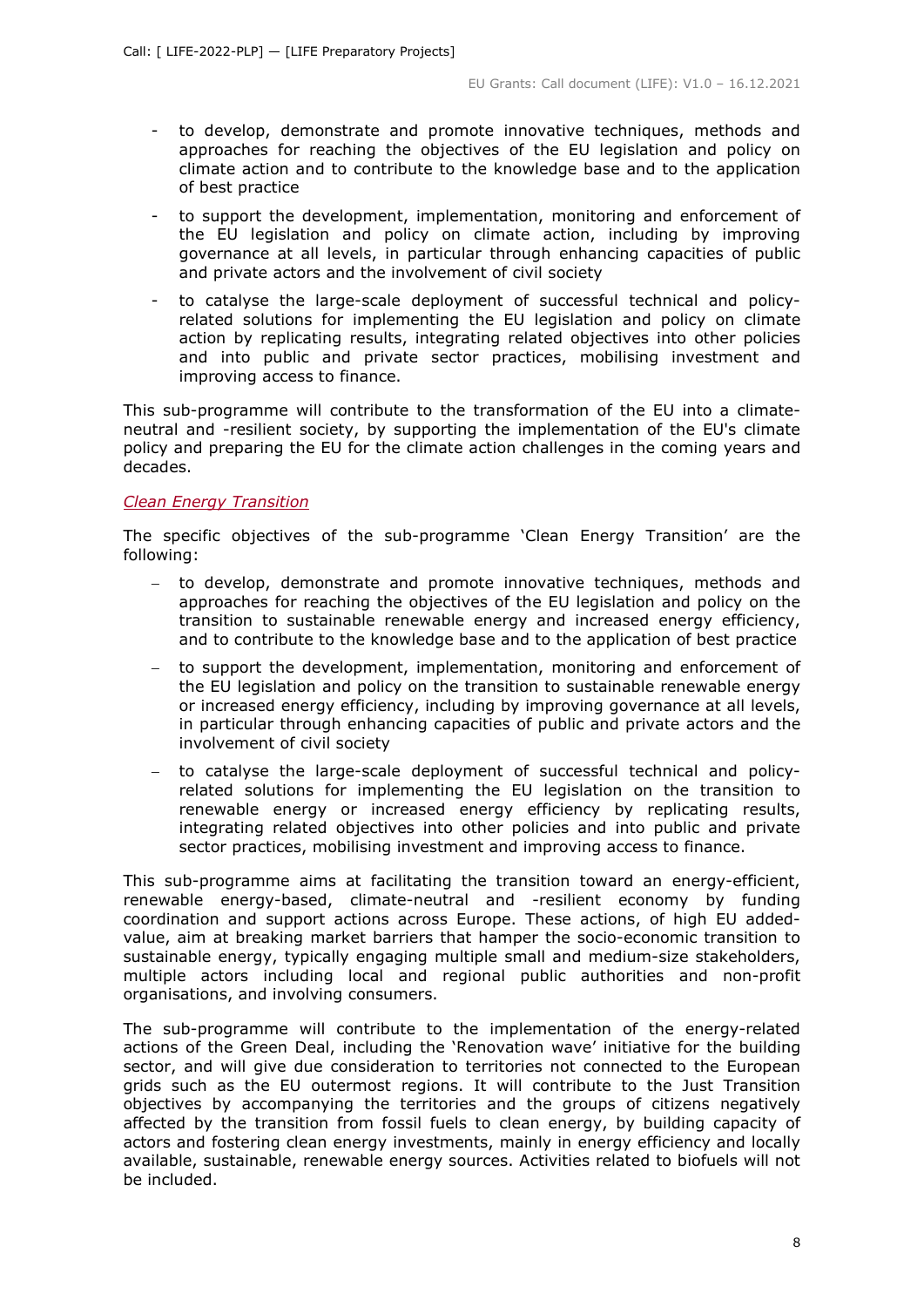## <span id="page-8-0"></span>**2. Type of action — Objectives — Themes and priorities — Activities that can be funded — Expected impact**

## <span id="page-8-1"></span>*Type of action*

The topics under this call for proposals concern LIFE Other Action Grants (OAGs).

Other Action Grants (OAGs) include:

- − Coordination and Support Actions (CSA) for projects focusing on the transition to renewable energy and increased energy efficiency by breaking market barriers, through activities including capacity building, dissemination of information and knowledge, and awareness raising; they may include directly awarded grants to bodies designated by Member States.
- − A Small Grant Facility on Biodiversity (BEST). Small grants (max 100 000 EUR) for projects in the EU Outermost Regions and the Overseas Countries and Territories on biodiversity conservation, ecosystem restoration and sustainable use of ecosystem services, including ecosystem-based approaches to climate change adaptation and mitigation
- Pilot projects in the framework of the 'New European Bauhaus' to identify and address some key challenges helping Europe's transformation into the first climate-neutral continent in view of having better spaces in which form not only follows function, such as in the historical Bauhaus movement, but also contributes to preserve the resources of the planet.
- − Action grants benefitting the organisations mentioned in Annex I of the LIFE **Regulation**
- − Additional projects responding to the EU legislative and policy priorities determined following a consultation with Member States (PLP)
- − Other specific projects to identified beneficiaries (Article 195 EU Financial Regulation).

The 3 topics under this call for proposals concerns the **LIFE Projects addressing ad hoc Legislative and Policy Priorities** (**PLP**)**.**

Based on article 11 of the LIFE Regulation [2021/783](https://eur-lex.europa.eu/legal-content/EN/ALL/?uri=CELEX:32021R0783)<sup>6</sup>, the LIFE Multi Annual Work Programme 2021-2024<sup>[7](#page-8-3)</sup>, includes the possibility to finance each year a limited number of projects designed to support specific needs for the development and implementation of Union environment policy and legislation.

Point 4.1.4 of the Multi Annual Work Programme indicated that under "Other Actions", additional projects responding to the Union legislative and policy priorities could be determined on annual basis, following a consultation with Member States.

Once a year the Commission makes an inventory of the specific needs regarding the development and implementation of Union environmental or climate policy and legislation that need to be addressed during the following years and identifies among them the needs that could be addressed by specific projects.

<span id="page-8-2"></span><sup>6</sup> Regulation (EU) 2021/783 of the European Parliament and of the Council of 29 April 2021 establishing a Programme for the Environment and Climate Action (LIFE) (OJ L 172, 17.5.2021, p. 53).

<span id="page-8-3"></span> $<sup>7</sup>$  Commission Implementing Decision on the financing of the LIFE programme and the adoption of the work</sup> programme for 2021-2024 (COM(2021) 4997 final).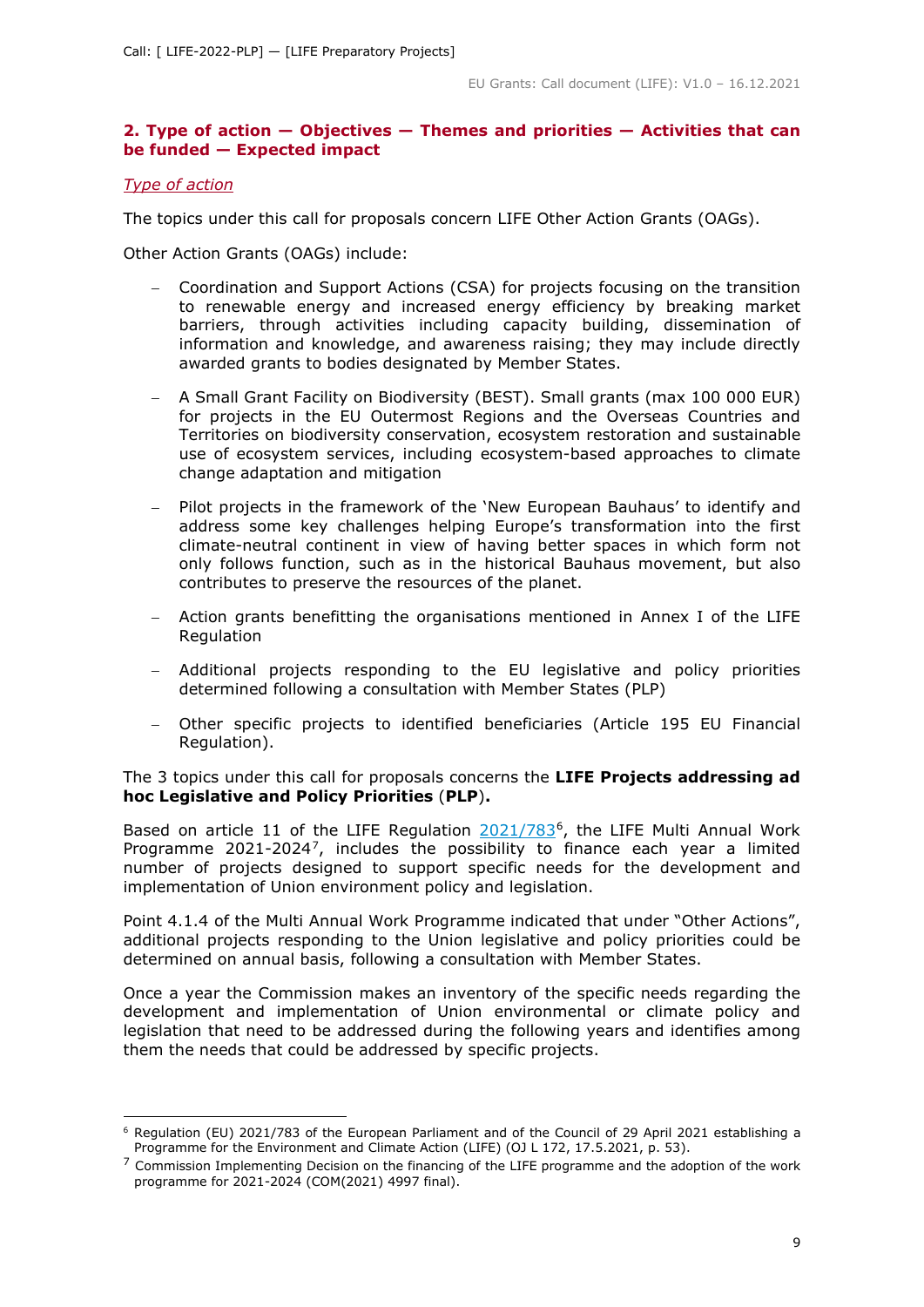Before launching this annual call for proposals, the Member States received a draft list of the identified specific needs that could be addressed by those projects and were asked to comment. Based on these comments, the final list was established.

Under this call, the proposals may be submitted only to address the following specific needs, based on the final list of specific projects established by the Member States, as described in the section below.

## <span id="page-9-0"></span>**LIFE 2022-PLP-NATURA — Nature and Biodiversity**

#### <span id="page-9-1"></span>*Objectives*

The proposed projects under the topic LIFE 2022-PLP-NATURA shall address the following specific needs and Policy Priorities identified by the Member States in the sub-programme Nature and Biodiversity**.**

#### <span id="page-9-2"></span>*Scope — Activities that can be funded*

## **1. Improving the quantity and quality of bird-related data in Europe, to enhance their contribution to EU policy objectives under the EU Birds Directive and the EU Biodiversity Strategy for 2030**

*(Maximum available EU co-financing EUR 1 000 000, EU co-financing rate: 90%)*

#### *Specific need addressed*

The EuroBirdPortal (EBP) $^{8}$  $^{8}$  $^{8}$  has been developed in the frame of a LIFE project by the European Bird Census Council (EBCC), a partnership of ornithological organizations from 31 different countries. The EBP Portal currently combines data collected by different online bird recording portals operating in Europe in order to describe the large-scale spatiotemporal patterns of bird distributions (seasonal distributional changes, migratory patterns, phenology) and their changes over time.

Even though the development of the portal has been a major step towards providing quality data on the spatio-temporal distribution of bird species over the European continent, there are still two limitations to the policy value of the data currently available on the portal:

- 1) the geographical coverage of the EBP project in East (E) and South-East (SE) Europe is still deficient. In some other areas of the continent, the overall quantity of data collected is high, but the number of complete lists is still too low, or the existing national online portals do not allow the collection of complete species lists. These deficiencies currently generate large gaps in availability of more structured data that limit the overall quality of the distributional models that can be produced by the EBP project.
- 2) the EBP only collects data on 137 species (16,8% of those covered by Article 1 of the Birds Directive  $9$  and 30,3% of those listed in Annexes I or II). This prevents the portal from delivering key information on the year-round distribution of most species of conservation interest and limits the dissemination capabilities of the EBP viewer and its potential to encourage participation in citizen science.

By solving the above deficiencies, the proposed project would help improving the amount and quality of data on birds in Europe. This would provide evidence for the successful delivery of the new European Biodiversity Strategy in areas such as (1)

<span id="page-9-3"></span><sup>8</sup> [EuroBirdPortal -](https://eurobirdportal.org/ebp/en/#home/HIRRUS/r52weeks/CUCCAN/r52weeks/) Home

<span id="page-9-4"></span><sup>9</sup> Directive [2009/147/EC](https://eur-lex.europa.eu/legal-content/EN/TXT/?uri=CELEX:32009L0147)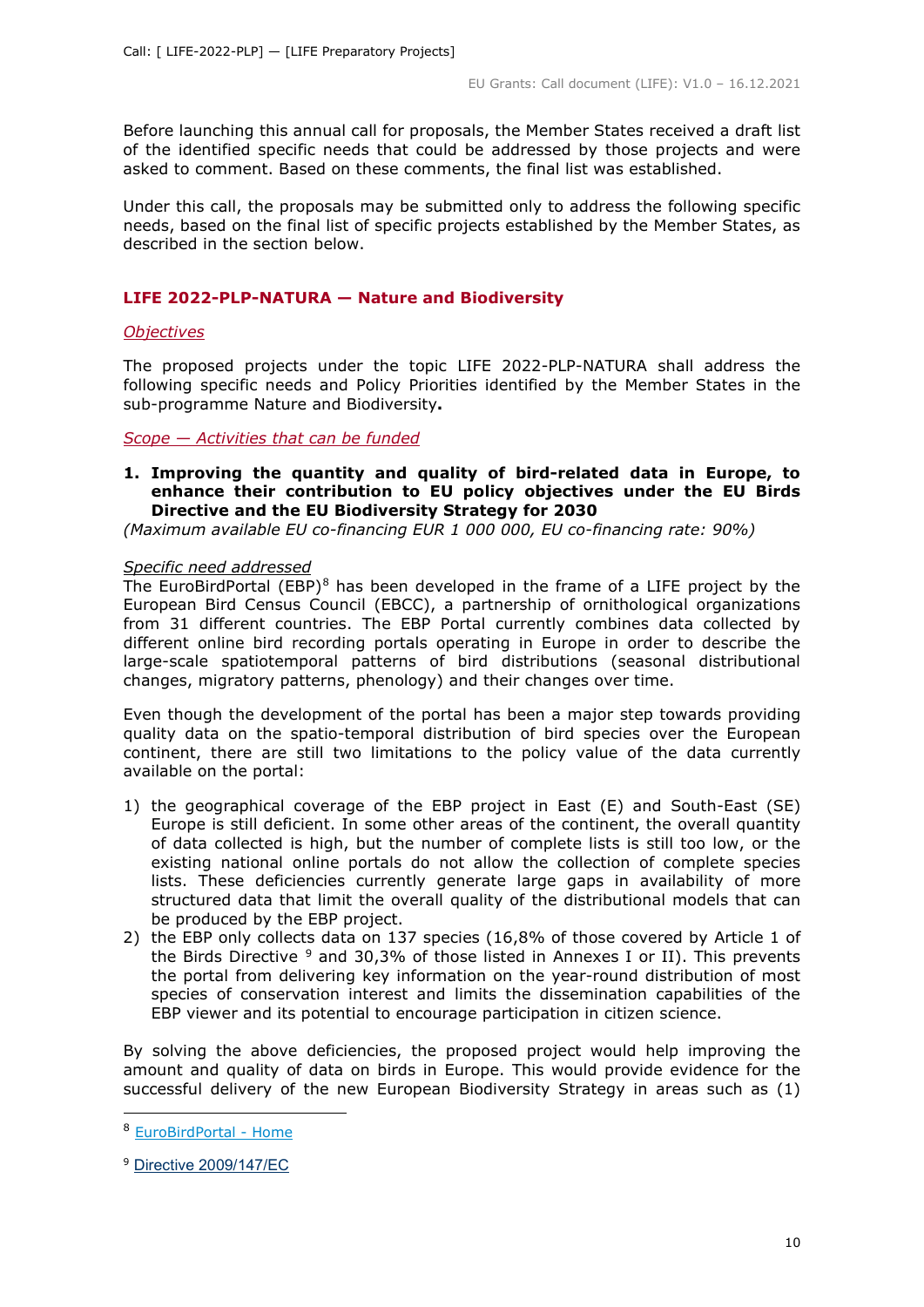restoration, (2) improvement of the protected areas network and (3) species conservation status improvements.

Three unique traits of the EBP portal make it particularly suitable for this purpose: 1) Data are collected in near-real time and, therefore, can be readily used to assess the effectiveness of conservation measures at the necessary time intervals; 2) Data is collected year-round and, therefore, can be applied to inform conservation measures also during the migration periods and winter; and 3) The data in the portal can be combined with those of the two other existing data sets (European Bird Breeding Atlas (EBBA2) & Pan-European Common Bird Monitoring Scheme (PECMBS)) to further boost the usability of the data collected.

The overall amount of information collected by the online bird recording portals operating in Europe is vast: in 2021 alone, more than 60 million bird records were collected. Moreover, both the quantity and quality of the data collected has been increasing continuously both in absolute terms and in terms of temporal and geographical coverage. Currently, the EBP mobilizes the data from 21 different online systems, storing effort and contextual information based on data collected covering 137 bird species. The EBP central database repository receives nearly all these data from the local online portals automatically and on a daily basis, following the same common data standard and with updates up to the previous day. Moreover, thanks to the LIVE EBP viewer, all data collected by the project is presented to the general public in a visually attractive way, in the form of weekly animated maps spanning from January 2010 up to the current week.

The capacity of the EBP project to provide the most up to date information on the location of birds in time and space across Europe has been successfully exploited to provide support for instance for the surveillance of Avian Influenza in Europe. However, to make a more widespread use of the EBP capabilities, there are two key areas were a big step-forward is still needed. Having the capacity to collect and manage the data from all bird species, not just the current 137 ones, is one of the most critical ones. The other important limitation is the geographic coverage, which it is still too poor, in absolute terms or regarding the quality of the data collected, in some areas of Europe, particularly, the South-East (SE).

## *Specific project*

The main objective of the proposed project should is to reinforce the EBP capabilities in order to allow it to contribute the evidence required to inform the successful delivery of the EU Biodiversity Strategy. Moreover, to be able to generate the best possible information outputs for the breeding season, it is also important to render the EBP data compatible with those of the other EBCC<sup>[10](#page-10-0)</sup> projects (EBBA2 and PECBMS), as the combination of the datasets and know-how from all these projects would, certainly, increase the overall efficiency and value of the applied deliveries that could be developed in the near future.

It is expected that the project awarded should cover the 3 Actions explained here below:

- Action 1) Improving coverage and the overall quality of the data collected
	- Objective: increasing participation, data collection and use of more structured data collection protocols, particularly, in South-East and East Europe.

How: in order to have the highest impact, the tasks directed to increase coverage and data collection will be essentially focussed on the Balkans region

<span id="page-10-0"></span><sup>10</sup> https://www.ebcc.inf[o](https://www.bing.com/search?q=EBCC&qs=n&form=QBRE&msbsrank=6_7__0&sp=-1&pq=ebcc&sc=7-4&sk=&cvid=AC844950C1E54D2DAD96FC52C2FD5CD3)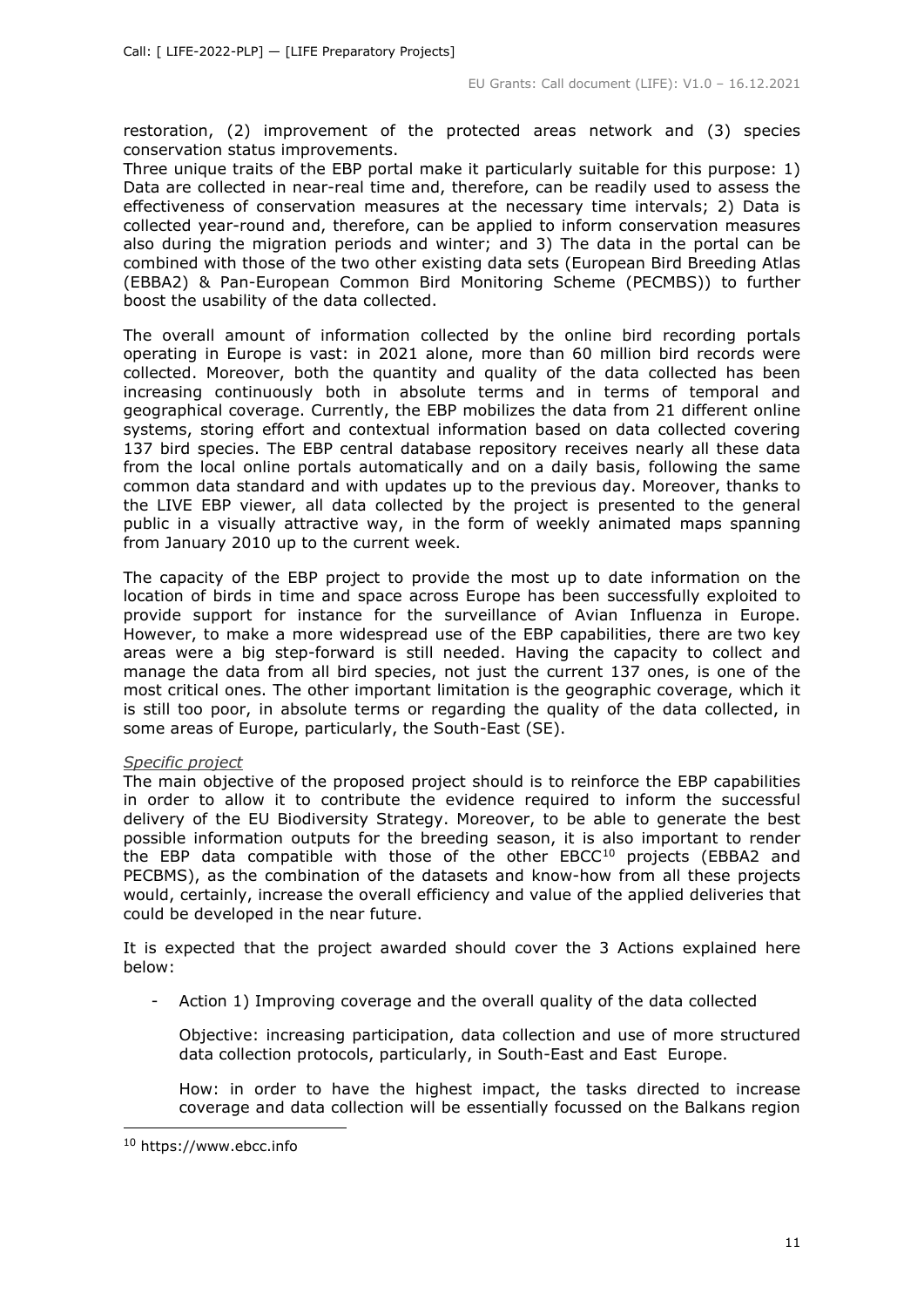since there is an important continuous gap in the coverage of the EBP project in that area. In fact, no single EBP partner operates in Albania, Bosnia and Herzegovina, Kosovo, Montenegro, North Macedonia and Serbia, and data collection is still quite scarce in Bulgaria, Croatia, Greece, Romania and Slovenia.

In concrete terms, the following is required:

- Capacity building: supporting and training of local organizations in portal development, bird census techniques and organization, mobilization and involvement of participants, data management and handling, and data quality issues;
- Helping the local organizations of countries not yet covered by the EBP project to set up portals, prioritizing systems already operating in Europe that can collect complete lists and, if convenient, also monitoring data;
- Supporting local organizations to set up and run international census plots;
- Producing documents and informative materials on best practices and the benefits of collecting more structured data in the local languages;
- Setting-up communication campaigns directed to encourage participation and collection of good quality data.

Furthermore, in countries covered by the EBP project but with a deficit of more structured data, additional efforts should be made to adapt the local online portals to collect complete lists and to help the corresponding organizations to promote their use through capacity building and the implementation of communication campaigns and promotional tools.

Action 2) Adding all species recorded in Europe to the EBP data flow and improving the data management capacities of the network

Objective: Adding all the species recorded in Europe to the EBP data flow making full use of the EBP data standard and updating the EBP viewer accordingly.

How: The strength and capacity of the existing automatic dataflow system and central databank should be increased to properly handle the expected large increase in the volume of data. This includes improving the capacities and tools that are set up to help identify and correct potential errors in the data or the data submission process at both ends of the data flow system (i.e. the local partners and central EBP databank). On the other hand, the EBP viewer should be adapted and re-designed to show a much higher number of species (e.g. at least all those stored in the central EBP databank that feature some kind of seasonal changes in distribution). Given the large increase in the number of species, such a re-design should aim at keeping unchanged the overall dimensions of the viewer infrastructure and, thus, ensuring its longterm sustainability. To figure out how to attain this objective, while at the same time maximizing the attractiveness and dissemination potential of the viewer, should be one of the main tasks to be developed prior to the implementation of the technical improvements.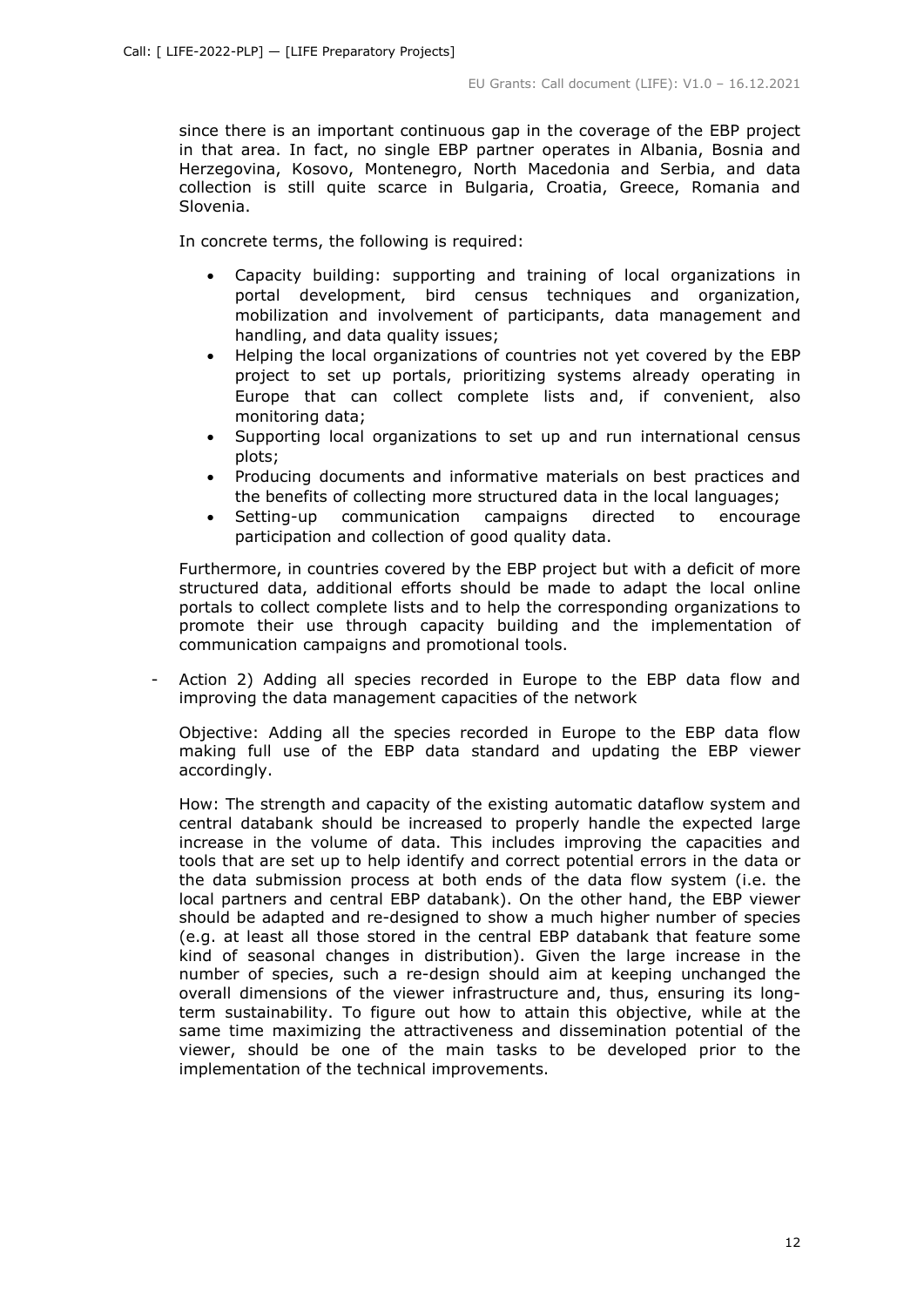To add all species to the EBP data flow, each local (i.e. regional or national) online portal should have to adjust its own taxonomy to the one followed by the EBP (i.e. the HBW-BirdLife Checklist  $11$ , the same one used by the EU). Moreover, all data collected by the portals through standard monitoring projects that is already included in the data submissions to the EBP would have to be properly identified and characterized using the corresponding table of the EBP standard. Nowadays, it is rather widespread for online portals to collect also such highly valuable structured data and, therefore, it will be vital to have it properly stored and identified when submitted to the EBP. This would not only significantly increase the analytical value of the entire EBP dataset, but is a prerequisite for performing combined analyses with the data of other projects such as the PECBMS.

Another key task to be developed under this action should be for the EBP partnership to agree and put in place a protocol that deals with the visualization and handling of the data of sensitive species taking into account, when necessary, regional or national particularities. Once approved, the EBP infrastructure should be adapted to handle the data accordingly, and to provide the necessary tools to facilitate the work of the partners.

Action 3) Demonstrative outputs with relevance for the EU nature legislation and policy

Objective: Producing two outputs that showcase how the improved capabilities of the EBP project, attained through Actions 1 & 2, could be applied to help implement key EU Biodiversity Strategy goals.

How: A first output should exemplify how the capabilities of the EBP project could be combined with those of other EBCC initiatives. In this case, data from the EBP will be combined with the PECBMS site-level data (Common Breeding Bird Surveys) with the aim of producing EBBA2-like maps of distribution (50x50km resolution) and probability of occurrence (10x10km) for a set of five species using the most recent available information (e.g. the latest 3-5 years of data). The Turtle Dove, given the interest in knowing the temporal evolution of its breeding range in the context of this species' International Conservation Action Plan, should be one of the five selected species. Four additional species should be chosen later on, during the project period and in agreement with the Commission's nature conservation unit taking into account the needs at the moment of producing the maps.

This output should also help boost synergies with the EUROPABON $^{12}$  $^{12}$  $^{12}$  project, given its current work in terms of combining data from all three EBCC projects to update European breeding bird distributions and produce improved population trends every few years. Specifically, the present task could serve as trial, or proof of concept, of how to develop and validate some of the components of a future "live" atlas.

A second output should showcase the applicability of the EBP data outside the breeding season. Building upon the experience gained by developing abundance models in the framework of the surveillance of Avian Influenza in Europe, the aim would be to focus on terrestrial migratory species and try to assess the overall adequacy of the Natura 2000 network for the protection of these species year-round or, at least, seasonally. As this field of application is

<span id="page-12-0"></span> $11$  Handbook of the Birds of the World (HBW) and BirdLife International digital Checklist

<span id="page-12-1"></span><sup>12</sup> EuropaBON - https://europabon.org/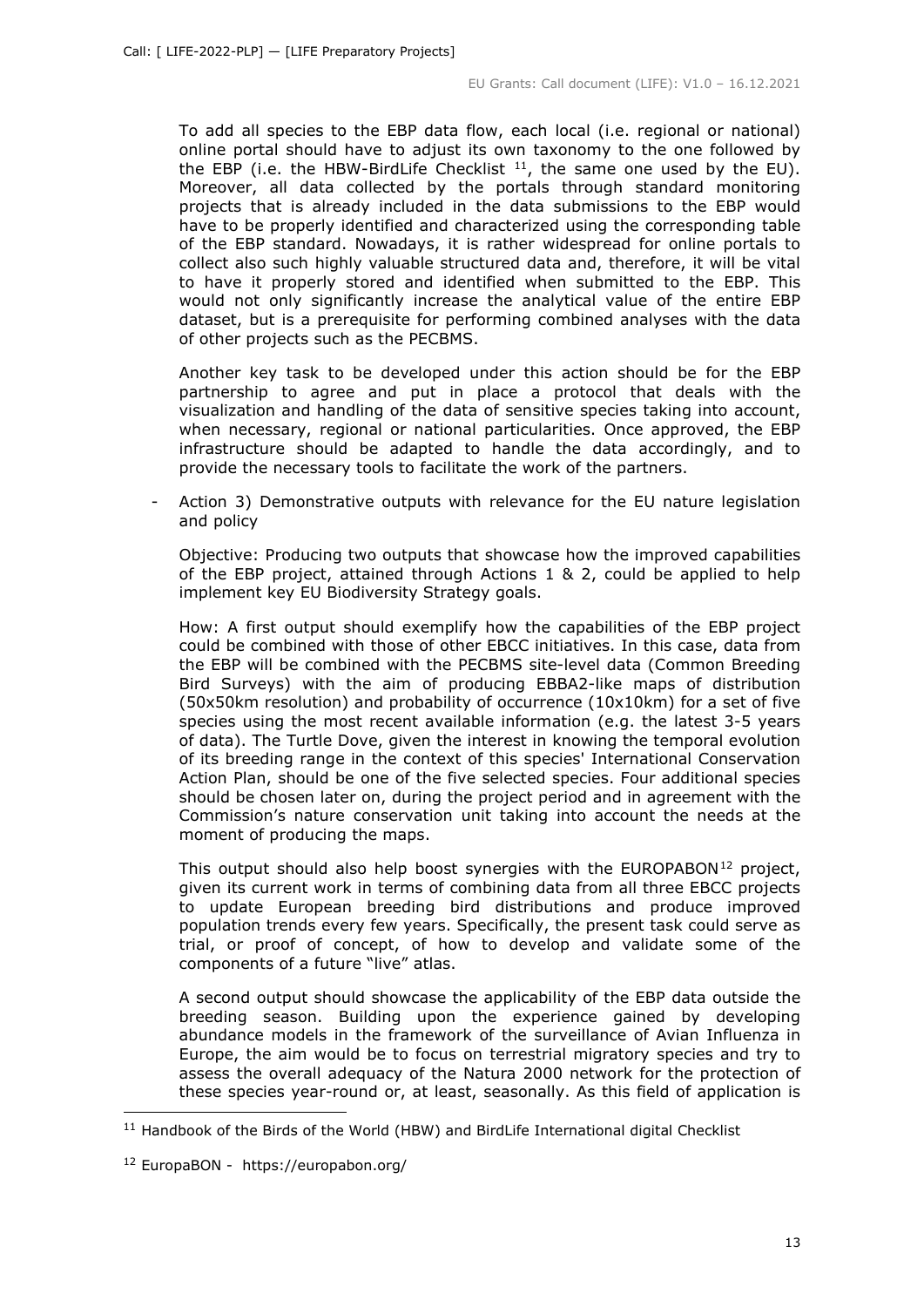more novel, some preliminary work will be needed to define the exact focus and scope of this demonstrative output.

*\*Third countries associated to the LIFE Programme: The assessment of each proposal will be done in line with the provisions of the relevant association agreement.* 

#### *Expected impact*

It is expected that the specific project awarded in the framework of this call will have will have concrete results in terms of:

- Improving coverage and overall quality of the data collected, particularly, in South-East and East Europe,
- Adding all species recorded in Europe to the EBP data flow and improving the data management capacities of the network
- Producing demonstrative outputs with relevance for the EU nature legislation and policy.

*Additional conditions Not applicable*

*Funding rate*

- Other Action Grants (OAGs): 90% funding rate of the eligible project costs.
- Projects under the topic LIFE 2022-PLP-NATURA maximum budget envelopes are established for each specific need. See section above for details.

## <span id="page-13-0"></span>**LIFE-2022-PLP-Environment — Circular Economy and Quality of LIFE**

## <span id="page-13-1"></span>*Objectives*

The proposed projects under the topic LIFE 2022-PLP-Environment shall aim to address the following specific needs identified by the Member States in the subprogramme Circular Economy and Quality of LIFE.

## <span id="page-13-2"></span>*Scope — Activities that can be funded*

**2. Testing and measuring the feasibility and effectiveness of financial incentives for the take-back of small used/waste EEE and portable batteries in view of setting up a stakeholder platform**

 *(Maximum available EU co-financing EUR 800 000, EU co-financing rate: 90%)*

## *Specific need addressed*

Waste of electrical and electronic equipment (WEEE) is one of the fastest growing waste streams in the EU, with current growth rates of  $2\%$ <sup>[13](#page-13-3)</sup>. The way electronics and batteries are produced, consumed and discarded have an immense environmental and climate impact. While electronics contain hazardous or potentially hazardous substances, they also have high-embedded value of interest in a circular economy,

<span id="page-13-3"></span><sup>&</sup>lt;sup>13</sup> Forti V., Baldé C.P., Kuehr R., Bel G. The Global E-waste Monitor 2020, Quantities, flows and the circular economy potential. United Nations University (UNU), International Telecommunication Union (ITU) & International Solid Waste Association (ISWA), Bonn/Geneva/Vienna.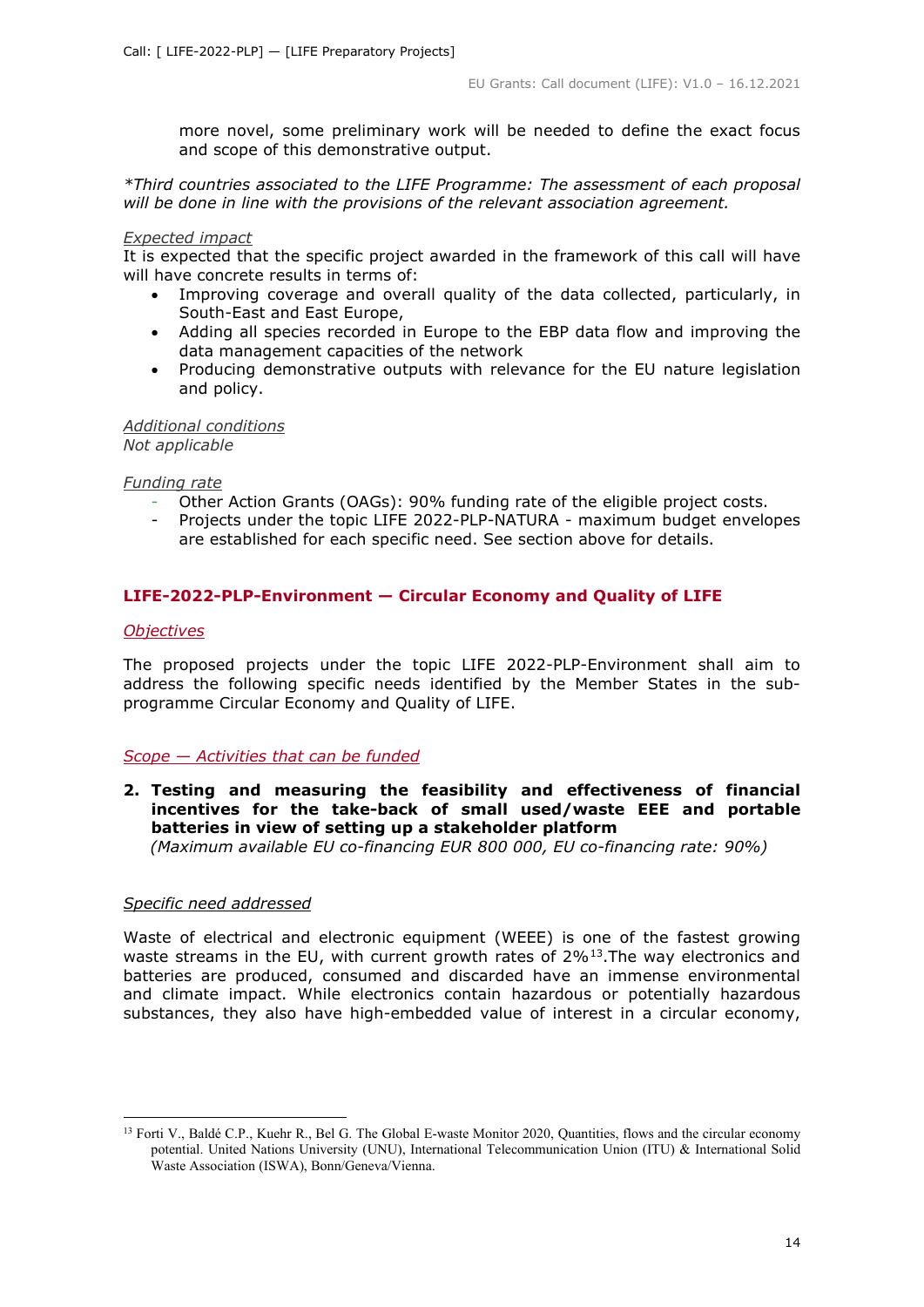not the least as they contain precious metals as well as rare materials of strategic value such as indium and palladium<sup>[14](#page-14-0)</sup>.

However, while EU legislation, namely Directive 2012/19/EU on waste electrical and electronic equipment (WEEE), sets ambitious WEEE collection and recovery (recycling) targets, collection rates in particular of small devices such as mobile phones, tablets and chargers remain low. Too often, small electronics are discarded in municipal waste streams, disposed in landfills, treated in a substandard way or stored in households due to limited return incentives. User concerns over personal data and limited information on how and where to discard small electronics further leads to devices accumulating in households. While current EU official statistics reflect an overall WEEE collection rate of  $48.5\%$ <sup>15</sup>, the collection rate of small electronics in Europe is estimated at around  $15\%$ <sup>16</sup>. This represents a substantial loss of resources and a missed opportunity for value to be fed back into the economy.

The European Green Deal and the new Circular Economy Action Plan call for specific action to address these challenges. The European Green Deal places particular attention on resource-intensive sectors such as the electronics sector and announced that the Commission would, inter alia, assess "the benefits of supporting 'take-back' schemes to incentivise people to return their unwanted devices such as mobile phones, tablets and chargers." Similarly, a key action point under the 2020 Circular Economy Action Plan has been to improve the collection and treatment of WEEE, in particular exploring options at the EU level for take-back systems of small electronics such as mobile phones, tablets and chargers by providing the right incentives to consumers.

#### *Specific project*

The proposed project should test, as a primary objective, the feasibility and effectiveness of setting up financial incentives such as reward schemes, deposit refund schemes, the use of postal services and/or systems calculating the residual value of small electronics and portable batteries for subsequent reuse and/or recovery. Feasibility of the proposed solutions should also be checked at EU level. In particular, the project should prepare the ground to establish and bring together potentially in a single platform all relevant public and private actors.

As part of this primary objective, the project should include the following key features:

- collect evidence of successful take-back schemes using financial incentives for the return of waste and used EEE and portable batteries,
- the role of relevant actors in particular of distributors including online actors and Producer Responsibility Organisations should be assessed and described, including the potential challenges and opportunities faced in setting up such schemes.
- provide concrete measurements of success as regards the collection reached through the implementation of financial incentives for the takeback of small electronics and portable batteries.

<span id="page-14-0"></span><sup>&</sup>lt;sup>14</sup> LIFE: Critical Raw Material Closed Loop Recovery Project [http://www.criticalrawmaterialrecovery.eu/wp](http://www.criticalrawmaterialrecovery.eu/wp-content/uploads/2019/10/LIFE14_ENV_UK_000344-Final-Technical-Report-Webcopy.pdf)[content/uploads/2019/10/LIFE14\\_ENV\\_UK\\_000344-Final-Technical-Report-Webcopy.pdf](http://www.criticalrawmaterialrecovery.eu/wp-content/uploads/2019/10/LIFE14_ENV_UK_000344-Final-Technical-Report-Webcopy.pdf)

<span id="page-14-1"></span><sup>&</sup>lt;sup>15</sup> Waste Statistics https://ec.europa.eu/eurostat/statistics-explained/index.php?title=Waste statistics electrical and electronic equipment#Electronic equipment. 28EEE.29 put on the market and WE [EE\\_collected\\_by\\_country](https://ec.europa.eu/eurostat/statistics-explained/index.php?title=Waste_statistics_-_electrical_and_electronic_equipment#Electronic_equipment_.28EEE.29_put_on_the_market_and_WEEE_collected_by_country)

<span id="page-14-2"></span><sup>16</sup> Ellen Macarthur Foundation<https://www.ellenmacarthurfoundation.org/news/in-depth-mobile-phones>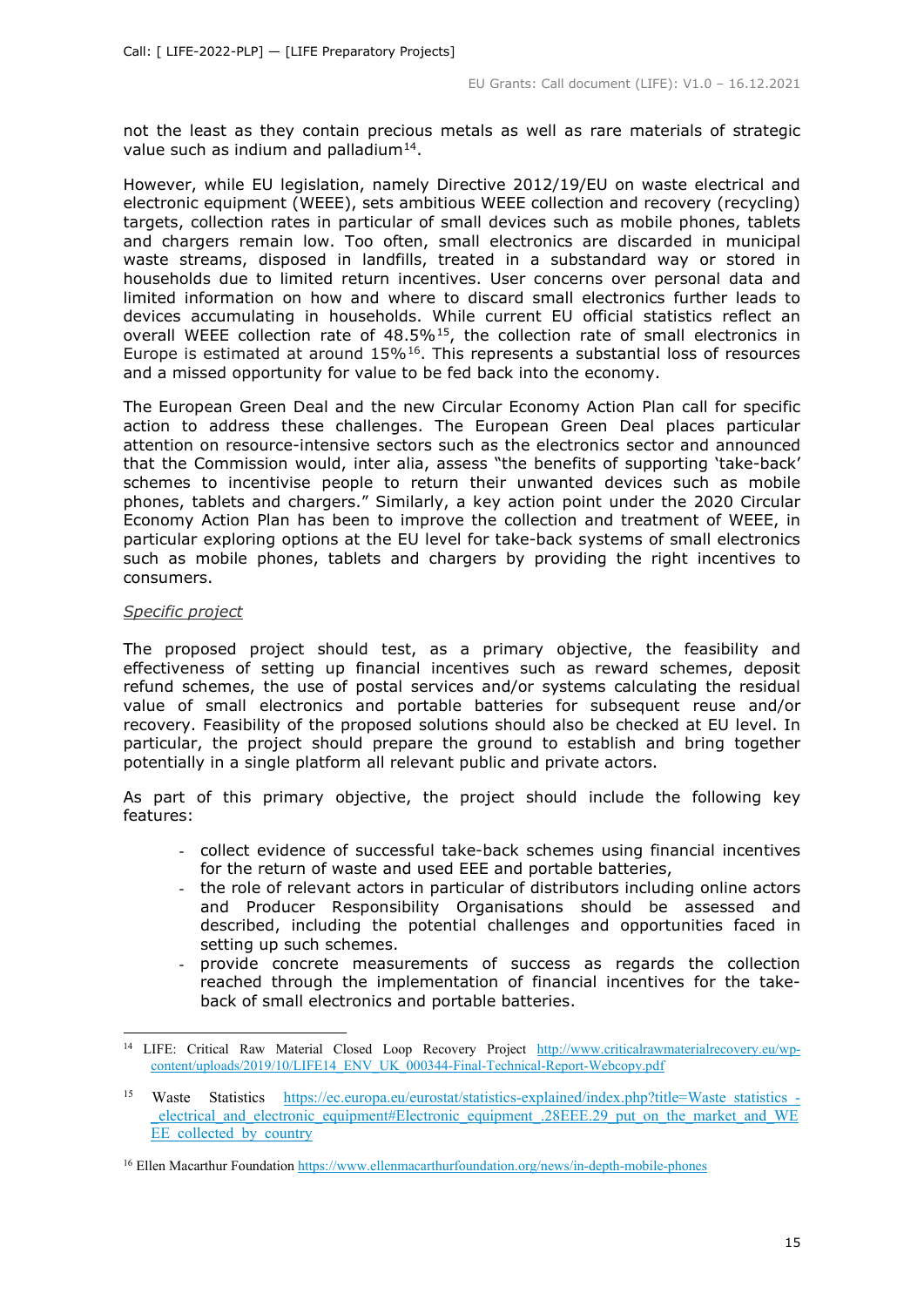- identify areas which facilitate the development, practical implementation and transferability of such take-back schemes to improve the separate collection for small electronics and portable batteries.

In doing so, the project should take into account the circumstances of individual Member States, including the tendency to buy used electronics, as well as the impact of the introduction of possible financial schemes on already existing channels for the transfer of used electronics for reuse, such as transfer to other family members, sale through marketplaces on social media or companies dealing in used electronics (e.g. online stores).

*\*Third countries associated to the LIFE Programme: The assessment of each proposal will be done in line with the provisions of the relevant association agreement.* 

#### *Expected impact*

It is expected that the specific project awarded in the framework of the call will have a substantial support to the policy development and legislative implementation in particular in terms of:

- supporting the implementation of the take-back obligation under Article 5 (2) (b) and (c) of the WEEE Directive;
- supporting a future revision of the WEEE Directive and the Commission proposal on a Batteries Regulation;
- increase recovery of secondary materials including Critical Raw Materials;
- understanding consumer needs and habits in different Member States with regards to the return of small electronics and portable batteries;
- the project will provide an opportunity for exchanging and building on best practices between relevant actors.

## *Additional conditions*

Not Applicable

## *Funding rate*

- Other Action Grants (OAGs): 90% funding rate of the eligible project costs.
- Projects under the topic LIFE 2022-PLP-Environment maximum budget envelopes are established for each specific need. See section above for details.

## 3. **Bringing lifecycle into building policy – Level(s) case studies**

(*foreseen EU contribution EUR 500 000,* EU co-financing rate: 90%)

## *Specific need addressed*

During 2015-2020, DG ENV, DG JRC and DG GROW developed the framework Level(s) to assess and report on the sustainability performance of buildings, over the full lifecycle, paying particular attention to circularity. Level(s) consists of a number of indicators covering energy, carbon, resource efficient and circular material flows, water consumption, health and comfort, resilience to climate change and life cycle costing.

Several of these indicators have during 2021 made their way into policy. In particular the indicator on whole life carbon, but also those linked to circularity, now feature in e.g. the Sustainable Finance Taxonomy and Commission proposals for the revised Energy Efficiency Directive and the Energy Performance of Buildings Directive. Moreover, the New European Bauhaus (NEB) sets out to develop a self-assessment tool, for projects to assess how NEB they are, and the part on circularity and environmental performance will largely be based on Level(s). While several web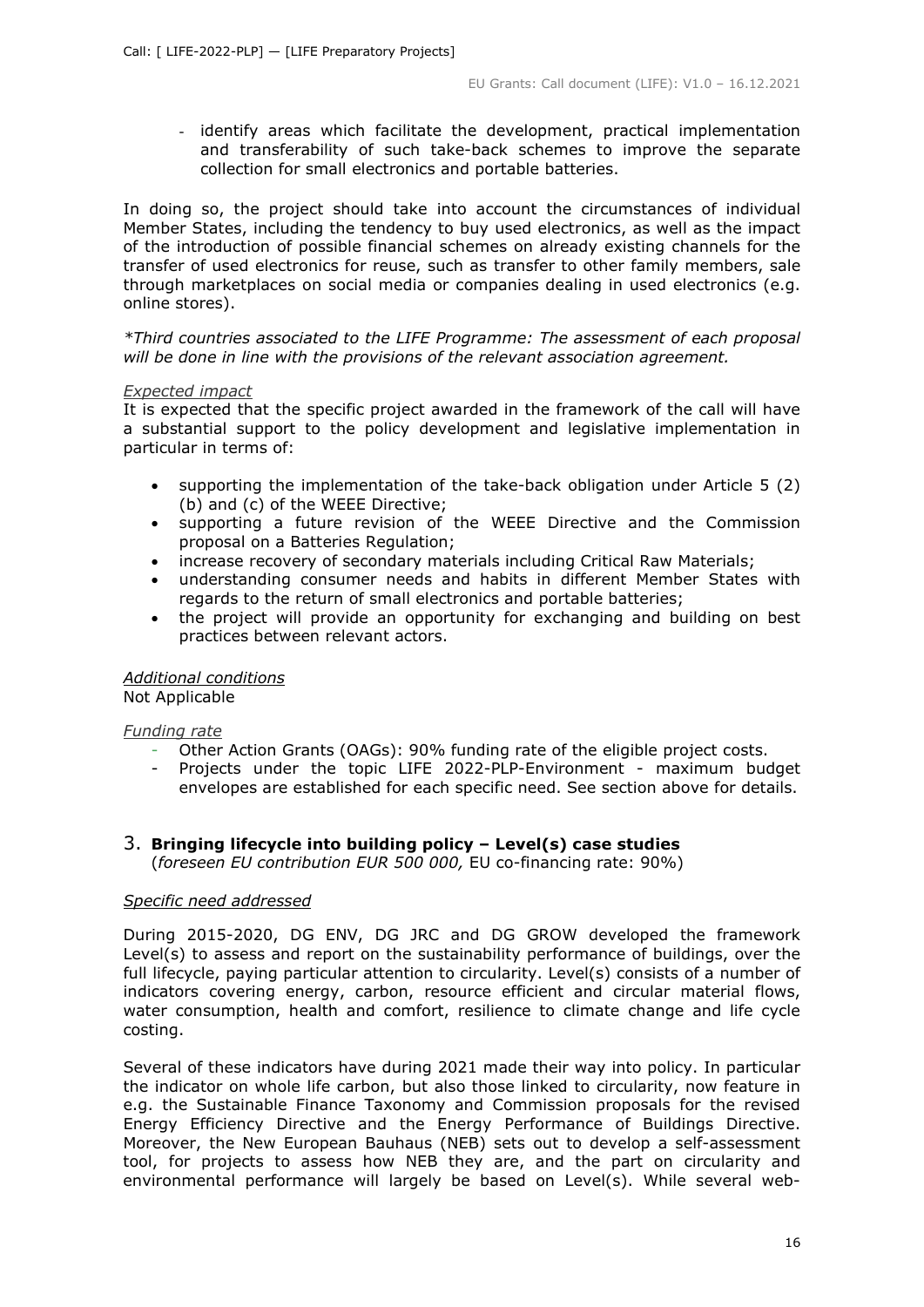based tools have been developed to support the Level(s) user, including E-learning, many building professionals wanting to apply the indicators, in particular to prepare for policy requirements, now ask to see case studies based on real building projects, where projects using Level(s) share their results and experience. This is not something that exists at this stage. Such case studies would thus support the uptake of the Level(s) indicators, increase the understanding further for organisations before they test it themselves, and thereby pave the way for a smooth implementation of existing and future building policy and legislation which for the first time include circularity and lifecycle thinking.

## *Specific project*

The objective of this project is to provide relevant information to the European Commission, based on real building project applications of the Level(s) indicators, so that the Commission in turn can produce case studies to the sector. Beyond the actual quantified indicators, when relevant for different options considered, the case studies should present in depth how building projects have applied the Level(s) indicators, such as in terms of when in the building projects they were used, which kinds of building professionals were involved, how the use of the indicators at different life cycle stages impacted the building process in terms of e.g. choice of design, material, process and collaboration. All this shall thus be shared with the Commission, together with information regarding how the understanding of sustainability has developed in the organisation, together with other benefits, such as preparing the organisation for future policy.

The project shall include ten building projects which apply the Level(s) indicators at their different levels, as set out by the framework methodology. It shall cover at least five Member States and a mix of residential building typologies, offices and schools.

New Built and Renovation projects shall apply all indicators related to Level(s) macro objectives 1, 2, 3 and 6, as well as indicators  $4.1.1$  and  $4.2$ , at all levels (level  $1 - 3$ ). A small number of existing buildings shall also be used for case studies, these will cover fewer indicators, 1.1, 3.1, 4.1.1, 4.2 and 6.2, at level 3.

*\*Third countries associated to the LIFE Programme: The assessment of each proposal will be done in line with the provisions of the relevant association agreement, the proposal must explain how those provisions are met.* 

## *Expected impacts*

It is expected that the project awarded in the framework of the call will have a concrete results in terms of:

• substantial support to policy and legislative implementation, across several kinds of initiatives, from the most important building legislation (Energy Performance of Buildings Directive) to the concretisation of the new holistic New European Bauhaus. Taking climate change as an example, assessing whole life carbon, a key Level(s) indicator which is now included in a number of policy initiatives, is expected to reduce embodied carbon emissions (making up about 10% of total EU carbon emissions) with 60-80% up to 2050 (according to EEA and UNEP  $17$ ). To achieve this, a range of different support

<span id="page-16-0"></span><sup>&</sup>lt;sup>17</sup> European Environment Agency (EEA) and UN Environment Programme (UNEP)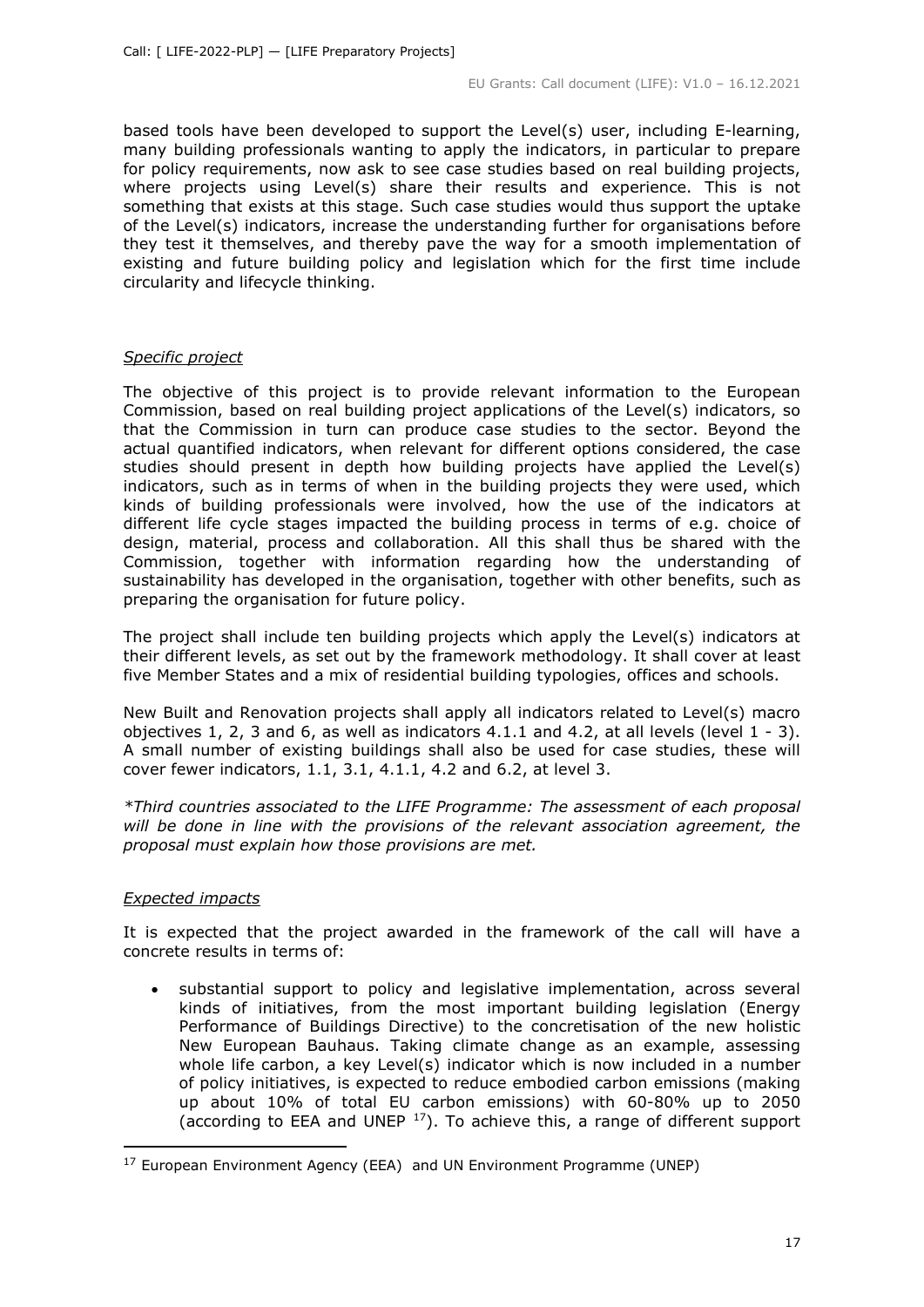and guidance will be needed, and case studies will play an important role in such a package.

#### *Additional conditions*

- The applicants shall have a good understanding of sustainability performance of buildings and lifecycle assessment and experience of working with building certification schemes.
- The applicants shall be able to provide building projects "in the pipeline", to be sure to finalise projects within three years and be able to report on post occupancy performance within four years.
- The applicants shall be ready to share all the necessary information with the Commission, for the development of useful and pedagogic case studies. The Commission shall be able to use the data and information to provide public communication material, in any format it deems useful. The applicants shall be available for questions and verification of draft case studies as prepared by the Commission. The preparation of the ten case studies will be finalised at the latest one year after the finalisation of the LIFE project.
- Different building organisations can join forces to deliver this project. Ideally, applicants will work together with a wide group of stakeholders, such as architects, real estate developers, local municipalities and construction companies. If they so wish, the names of the organisations will be published in the case studies.

## *Funding rate*

- Other Action Grants (OAGs): 90% funding rate of the eligible project costs.
- Projects under the topic LIFE 2022-PLP- Environment maximum budget envelopes are established for each specific need. See section above for details.

## <span id="page-17-0"></span>**LIFE-2022-PLP-ENER — Supporting Clean Energy Transition**

## <span id="page-17-1"></span>*Objectives*

The proposed project under the topic LIFE 2022-PLP-ENER shall address the following specific needs and Policy Priorities identified by the Member States in the subprogramme Clean Energy transition.

## <span id="page-17-2"></span>*Scope — Activities that can be funded*

**4. Supporting EU's standardisation activities related to eco-design, energy labelling, energy audits and energy management systems** (*foreseen EU contribution EUR 900 000,* EU co-financing rate: 90%)

## *Specific need addressed*

Standards are the backbone of eco-design and energy labelling regulations, and very relevant as well in the context of energy audits and energy management systems. For eco-design and energy labelling regulations to deliver, the standardised testprocedures must be available or elaborated in response to new regulatory requirements and be sufficiently simple, repeatable and reproducible to avoid an excessive testing burden on manufacturers, service providers and authorities. At the same time they must, to the extent possible, take into account the real-life usage of a given product or system, reflect average consumer and end-user behaviour, and be robust in order to deter intentional and unintentional circumvention.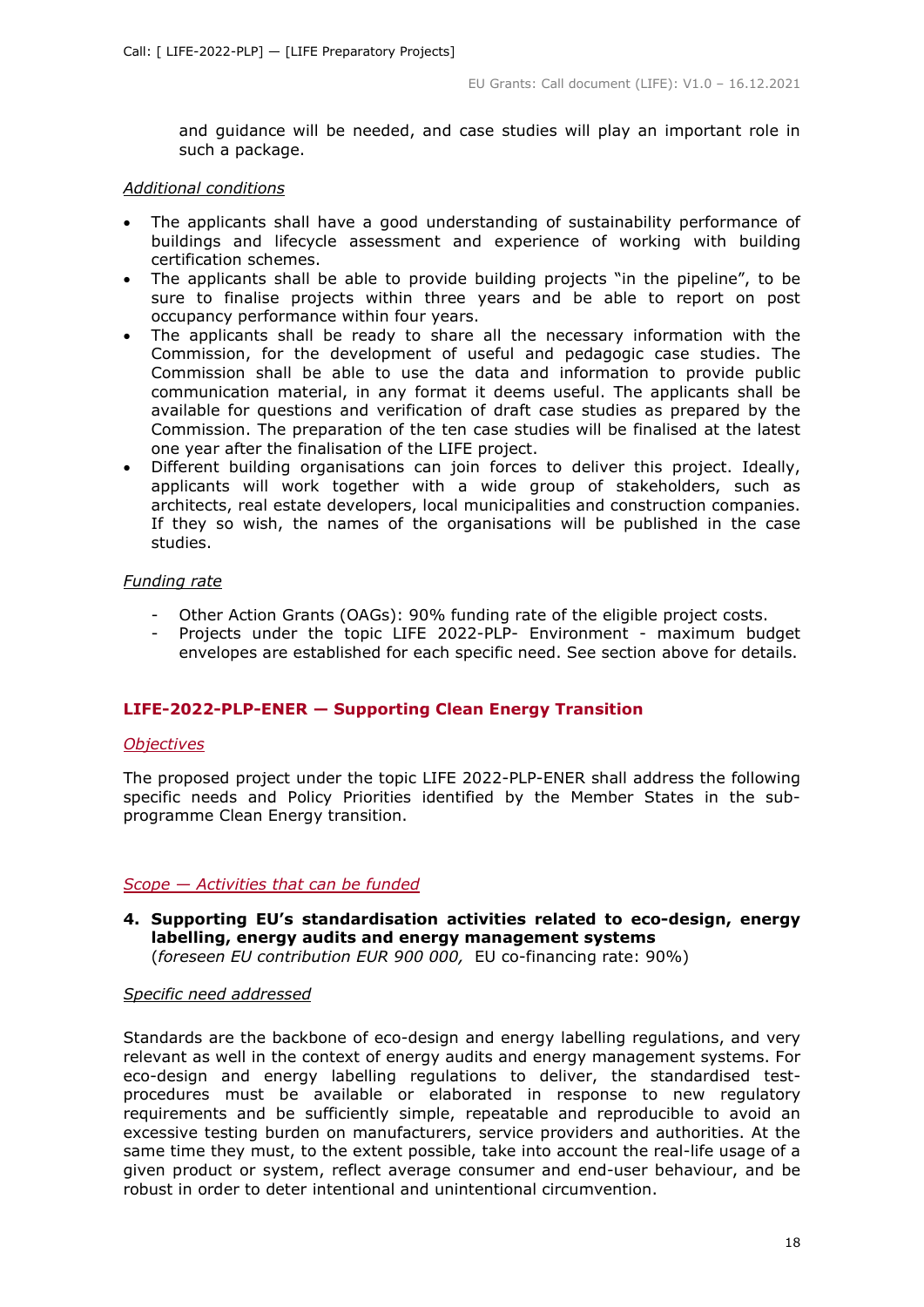The objectives of the action are to support the EU's efforts in the area of standardisation activities for eco-design and energy labelling legislation, as well as energy audits and energy management systems, and thus support the application of the Energy Efficiency First principle. In particular, this will be achieved by participating and contributing to the standardisation processes, ensuring transparency, consideration of the interests of civil society, understanding and challenging the industrial interests. Specifically for energy-related products and to the extent feasible, by improving the standards' representativeness of average real-world usage of products. Such representativeness is not only fundamental in ensuring the effectiveness of the eco-design and energy labelling regulations, but also in responding to the interests of users of energy-related products, audits and energy management systems.

#### *Specific project*

The proposed project should provide support to environmental and consumer NGOs for their representation in standardisation processes for eco-design and energy labelling legislation, as well as for energy audits and energy management systems, and overall support the application of the Energy Efficiency First principle as part of its activities in the European and International Standardisation Organisations. The tasks to be undertaken under this grant agreement are focused on two areas: 1) Monitoring of horizontal and product specific standardisation activities related to eco-design, energy labelling, energy audits and energy management systems, 2) Participation in and contributions to the Technical Committees and related Working Groups in the European and International Standardisation Organisations at different levels of the standardisation process. The deliverables will include regular progress reports, research reports, position papers, compatibility analyses, input into standardisation requests, guidelines, etc. Ideally, a joint participation of environmental and consumer NGOs is desired to ensure due consideration of both environmental and wider consumer and end-user perspectives.

*\*Third countries associated to the LIFE Programme: The assessment of each proposal will be done in line with the provisions of the relevant association agreement.* 

## *Expected impact*

It is expected that the specific project awarded in the framework of this call will have a substantial support to policy development and legislative implementation in particular in terms of:

- supporting the effective implementation of eco-design and energy labelling legislation, as well as energy audits and energy management systems, through related standardisation work;
- improving the standards' representativeness of average real-world usage of energy-related products as well as for energy audits and energy management systems;
- increasing transparency and promoting the consideration of civil society interests in standardisation processes;
- exchanging and building on best practices between relevant actors.

*Additional conditions*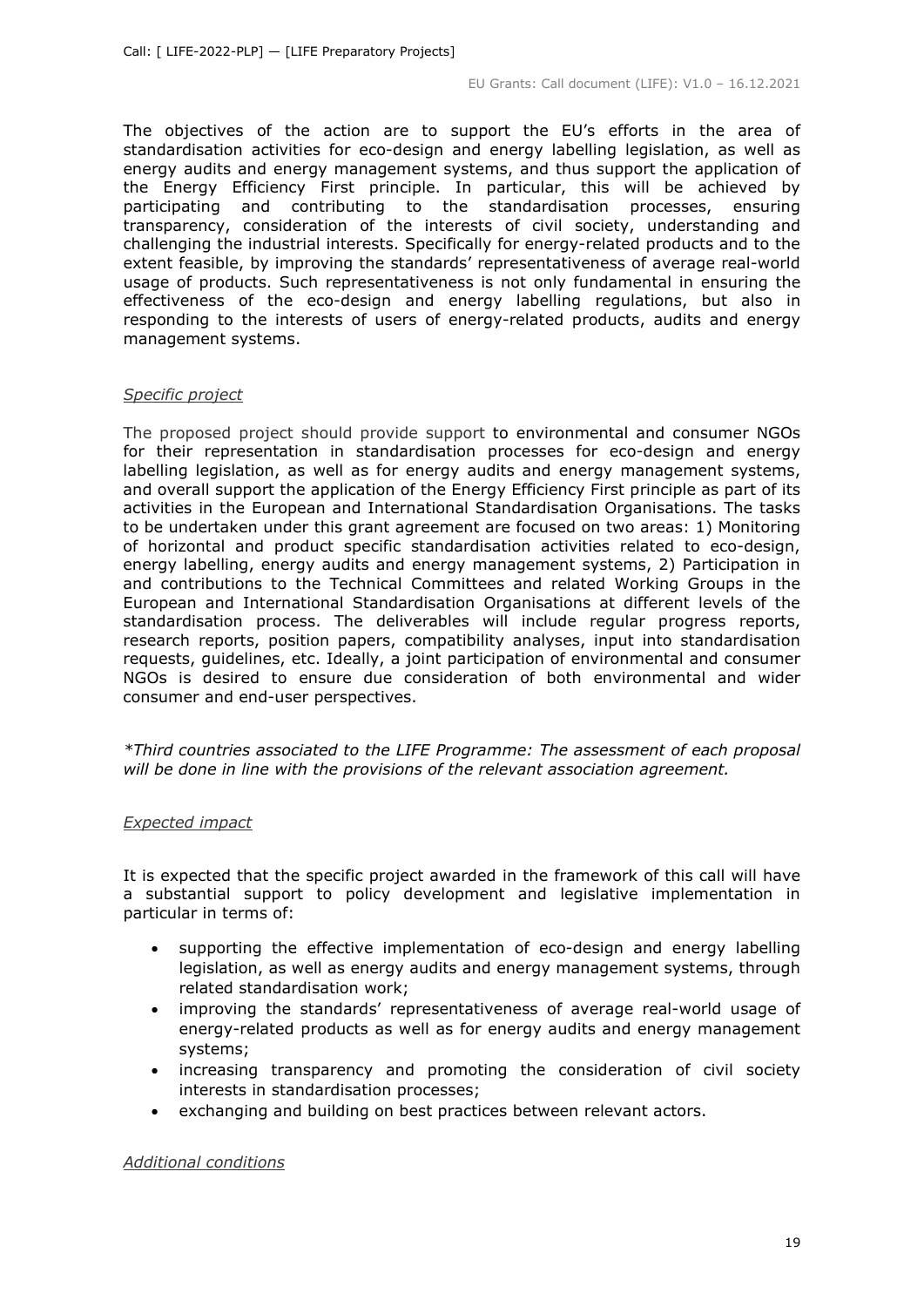Minimum requirement for applicants:

- The applicants shall be a single NGO or a consortia of NGOs, covering through their membership at least 2/3 of the EU Member States, able to ensure representation in the framework of the relevant Technical Committees and related Working Groups in the European and International Standardisation Organisations, at different level of the standardisation process.
- Applicants shall have an expert understanding of the eco-design and energy labelling regulations, and of other standardisation activities in the field of energy efficiency, including energy audits and energy management systems. Applicants should also have a good understanding of the wider sustainability of products framework, related upcoming initiatives at EU level and possible novelties introduced by the FF55 [18](#page-19-1) legislative revisions on energy.
- Envisaged duration of the project: 3 years.

## *Funding rate*

- Other Action Grants (OAGs): 90% funding rate of the eligible project costs.
- Projects under the topic LIFE-2022-PLP-ENER- maximum budget envelopes are established for each specific need. See section above for details.

## <span id="page-19-0"></span>**3. Available budget**

The total available call budget is EUR 3 200 000.

Specific budget information per topic can be found in the table below.

| <b>Topic</b>                    | <b>Topic budget</b>  | <b>Estimated</b><br>number of<br>projects to<br>be funded | <b>Expected</b><br>project<br>duration |
|---------------------------------|----------------------|-----------------------------------------------------------|----------------------------------------|
| LIFE 2022-PLP-<br><b>NATURA</b> | <b>EUR 1 000 000</b> | 1 Project                                                 | Maximum 36/48<br>months                |
| LIFE-2022-PLP-<br>Environment   | <b>EUR 1 300 000</b> | 2 Projects                                                | Maximum 36/48<br>months                |
| LIFE-2022-PLP-<br>ENER          | <b>EUR 900 000</b>   | 1 Project                                                 | 36 months                              |

The availability of the call budget still depends on the adoption of the budget 2022 by the EU budgetary authority.

<span id="page-19-1"></span><sup>&</sup>lt;sup>18</sup> On 14 July 2021 the European Commission adopted the 'fit for 55' package with a view to adapting existing EU climate and energy legislation to the new EU objective of a minimum 55% reduction in greenhouse gas (GHG) emissions by 2030, in accordance with the new European Climate Law. The fit for 55 package is part of the European Green Deal.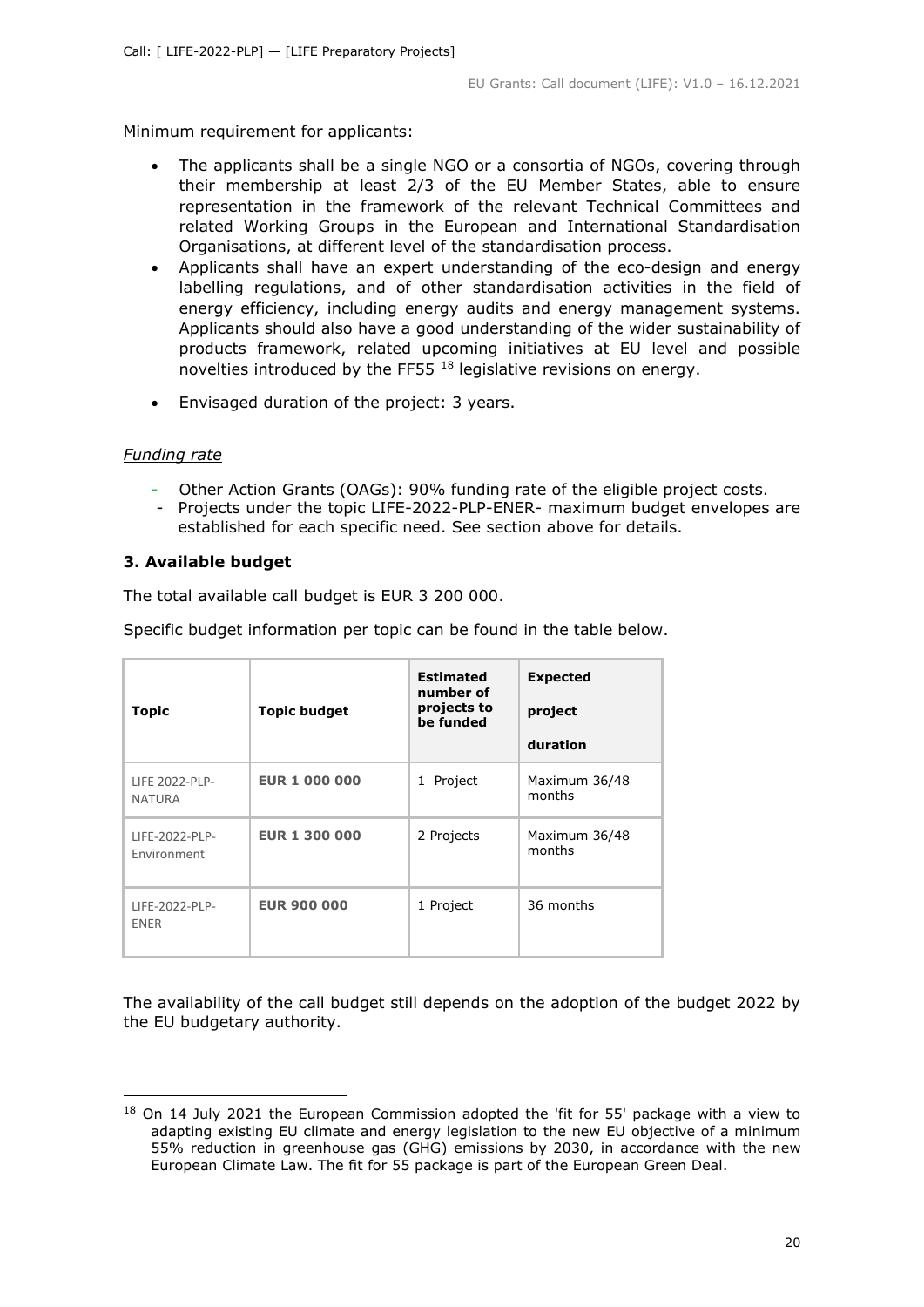We reserve the right not to award all available funds or to redistribute them between the call priorities, depending on the proposals received and the results of the evaluation.

## <span id="page-20-0"></span>**4. Timetable and deadlines**

| <b>Timetable and deadlines (indicative)</b> |                       |  |  |  |
|---------------------------------------------|-----------------------|--|--|--|
| Call opening:                               | 17 May 2022           |  |  |  |
| Deadline for submission:                    | 7 September 2022      |  |  |  |
|                                             | 17:00 CET (Brussels)  |  |  |  |
| Information on evaluation results:          | January/February 2023 |  |  |  |
| Grant Agreement signature:                  | April/May 2023        |  |  |  |

## <span id="page-20-1"></span>**5. Admissibility and documents**

Proposals must be submitted before the **call deadline** *(see timetable section 4)*.

Proposals must be submitted **electronically** via the Funding & Tenders Portal Electronic Submission System (accessible via the Topic page in the Search Funding & [Tenders](https://ec.europa.eu/info/funding-tenders/opportunities/portal/screen/opportunities/topic-search;freeTextSearchKeyword=;typeCodes=0,1;statusCodes=31094501,31094502,31094503;programCode=null;programDivisionCode=null;focusAreaCode=null;crossCuttingPriorityCode=null;callCode=Default;sortQuery=openingDate;orderBy=asc;onlyTenders=false;topicListKey=topicSearchTablePageState) section. Paper submissions are NOT possible.

Proposals (including annexes and supporting documents) must be submitted using the forms provided *inside* the Submission System (**A**) NOT the documents available on the Topic page — they are only for information).

**Project acronym** — Your project acronym must include the word LIFE.

Proposals must be **complete** and contain all the requested information and all required annexes and supporting documents:

− Application **Form Part A** — contains administrative information about the participants (future coordinator, beneficiaries and affiliated entities) and the summarised budget for the project *(to be filled in directly online)*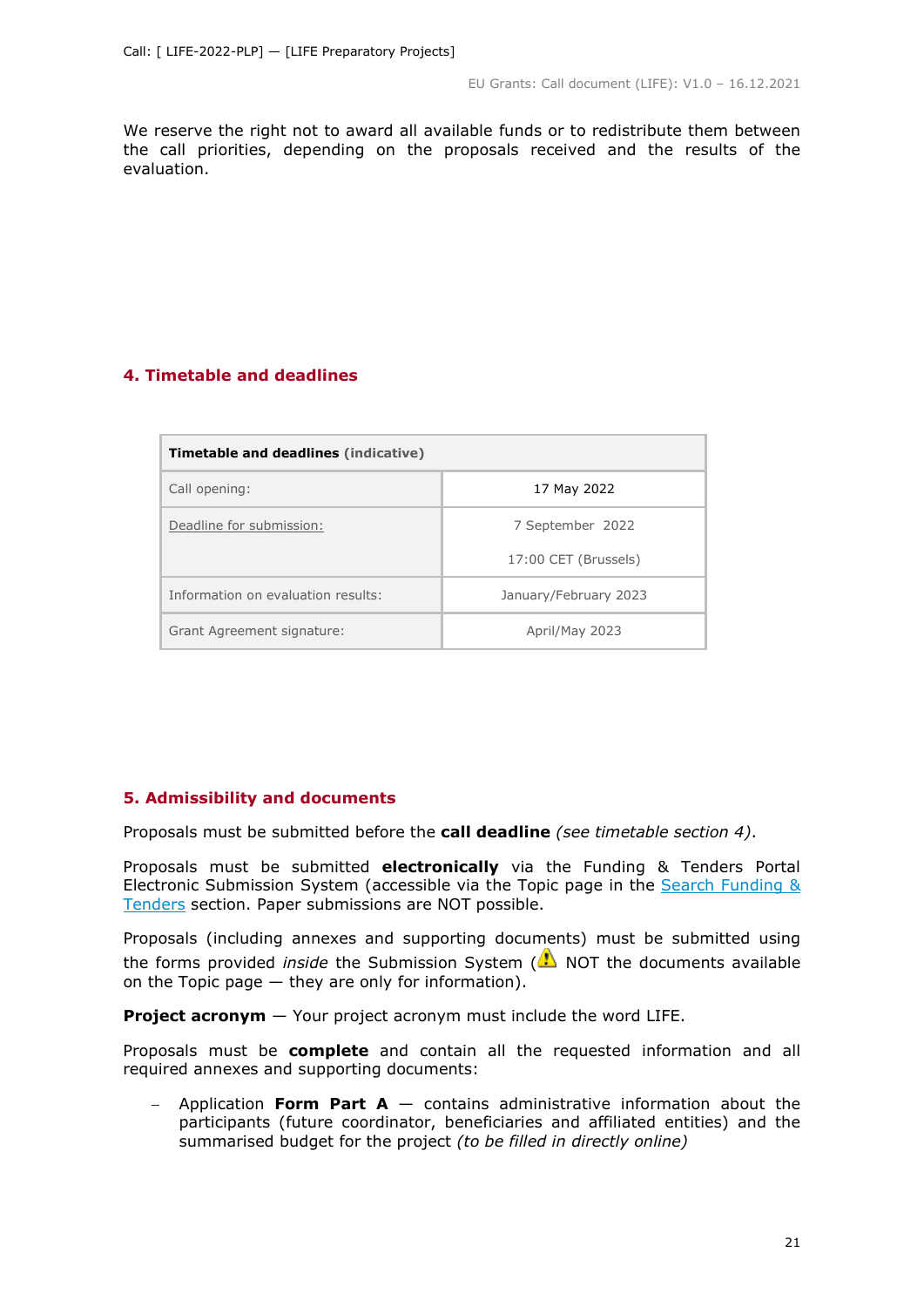- − Application **Form Part B** contains the technical description of the project *(to be downloaded from the Portal Submission System, completed and then assembled and re-uploaded)*
- − **Part C** *(to be filled in directly online)* containing additional project data
- − **mandatory annexes and supporting documents** *(to be uploaded)*:
	- − for single stage:
		- − detailed budget table *(mandatory excel template available in the Submission System)*
		- − CVs of core project team: *not applicable*
		- − activity reports of last year: *not applicable*
		- − list of previous projects: *not applicable*
		- − participant information
		- − letters of support from competent authorities, if available
		- − other annexes, if available.

Please note that the amounts entered into the summarised budget table (filled in directly online) must correspond to the amounts calculated in the detailed budget table. In case of discrepancies, the amounts in the online summarised budget table will prevail.

At proposal submission, you will have to confirm that you have the **mandate to act** for all applicants. Moreover you will have to confirm that the information in the application is correct and complete and that the participants comply with the conditions for receiving EU funding (especially eligibility, financial and operational capacity, exclusion, etc). Before signing the grant, each beneficiary and affiliated entity will have to confirm this again by signing a declaration of honour (DoH). Proposals without full support will be rejected.

Your application must be **readable**, **accessible and printable**.

Proposals are limited to maximum **50 pages** (Part B). Evaluators will not consider any additional pages.

You may be asked at a later stage for further documents *(for legal entity validation, financial capacity check, bank account validation, etc)*.

**•** For more information about the submission process (including IT aspects), consult the [Online Manual.](https://ec.europa.eu/info/funding-tenders/opportunities/docs/2021-2027/common/guidance/om_en.pdf)

## <span id="page-21-0"></span>**6. Eligibility**

## <span id="page-21-1"></span>*Eligible participants (eligible countries)*

In order to be eligible, the applicants (beneficiaries and affiliated entities) must:

- − be legal entities (public or private bodies)
- − be established in one of the eligible countries, i.e.:
	- − EU Member States (including overseas countries and territories (OCTs))
	- − non-EU countries:
		- − listed EEA countries and countries associated to the LIFE Programme (associated countries) or countries which are in ongoing negotiations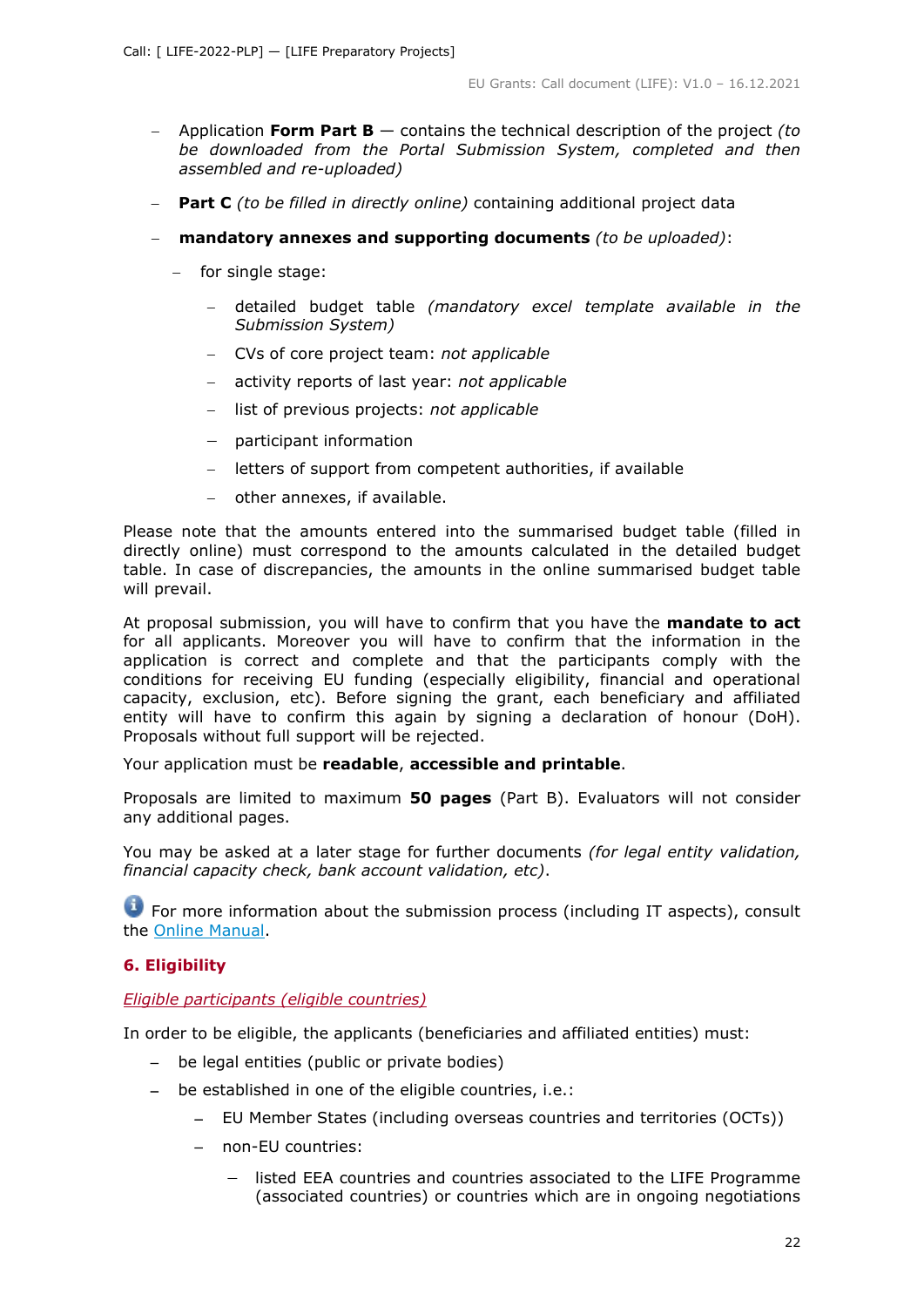for an association agreement and where the agreement enters into force before grant signature [\(list of participating countries\)](https://ec.europa.eu/info/funding-tenders/opportunities/docs/2021-2027/life/guidance/list-3rd-country-participation_life_en.pdf)<sup>[19](#page-22-0)</sup>

− the coordinator must be established in an eligible country.

Beneficiaries and affiliated entities must register in the [Participant Register](https://ec.europa.eu/info/funding-tenders/opportunities/portal/screen/how-to-participate/participant-register) before submitting the proposal — and will have to be validated by the Central Validation Service (REA Validation). For the validation, they will be requested to upload documents showing legal status and origin.

Other entities may participate in other consortium roles, such as associated partners, subcontractors, third parties giving in-kind contributions, etc *(see section 13)*.

#### *Specific cases*

Exceptional funding — Entities from other countries (not listed above) are exceptionally eligible, if the granting authority considers their participation essential for the implementation of the action *(see work programme).*

Natural persons — Natural persons are NOT eligible (with the exception of selfemployed persons, i.e. sole traders, where the company does not have legal personality separate from that of the natural person).

International organisations — International organisations are eligible. The rules on eligible countries do not apply to them.

Entities without legal personality  $-$  Entities which do not have legal personality under their national law may exceptionally participate, provided that their representatives have the capacity to undertake legal obligations on their behalf, and offer guarantees for the protection of the EU financial interests equivalent to that offered by legal persons<sup>[20](#page-22-1)</sup>.

EU bodies — EU bodies (with the exception of the European Commission Joint Research Centre) can NOT be part of the consortium.

Associations and interest groupings — Entities composed of members may participate

as 'sole beneficiaries' or 'beneficiaries without legal personality'<sup>21</sup>.  $\bullet$  Please note that if the action will be implemented by the members, they should also participate (either as beneficiaries or as affiliated entities, otherwise their costs will NOT be eligible).

Countries currently negotiating association agreements — Beneficiaries from countries with ongoing negotiations *(see above)* may participate in the call and can sign grants if the negotiations are concluded before grant signature (with retroactive effect, if provided in the agreement).

EU restrictive measures — Special rules apply for certain entities *(e.g. entities subject to [EU restrictive measures](http://www.sanctionsmap.eu/) under Article 29 of the Treaty on the European Union (TEU) and Article 215 of the Treaty on the Functioning of the EU (TFEU)[22](#page-22-3) and entities* 

<span id="page-22-0"></span> $19$  Applicants from countries which requested to be associated to the LIFE Programme may participate in this call for proposals. However, no grant agreement will be signed if the related association agreement is not entered into force by the finalisation of the evaluation process.

<span id="page-22-2"></span><span id="page-22-1"></span><sup>&</sup>lt;sup>20</sup> See Article 197(2)(c) EU Financial Regulation  $\frac{2018/1046}{21}$ .<br><sup>21</sup> For the definitions, see Articles 187(2) and 197(2)(c) ELL

For the definitions, see Articles 187(2) and 197(2)(c) EU Financial Regulation  $\frac{2018/1046}{1000}$ .

<span id="page-22-3"></span>Please note that the EU Official Journal contains the official list and, in case of conflict, its content prevails over that of the [EU Sanctions Map.](http://www.sanctionsmap.eu/)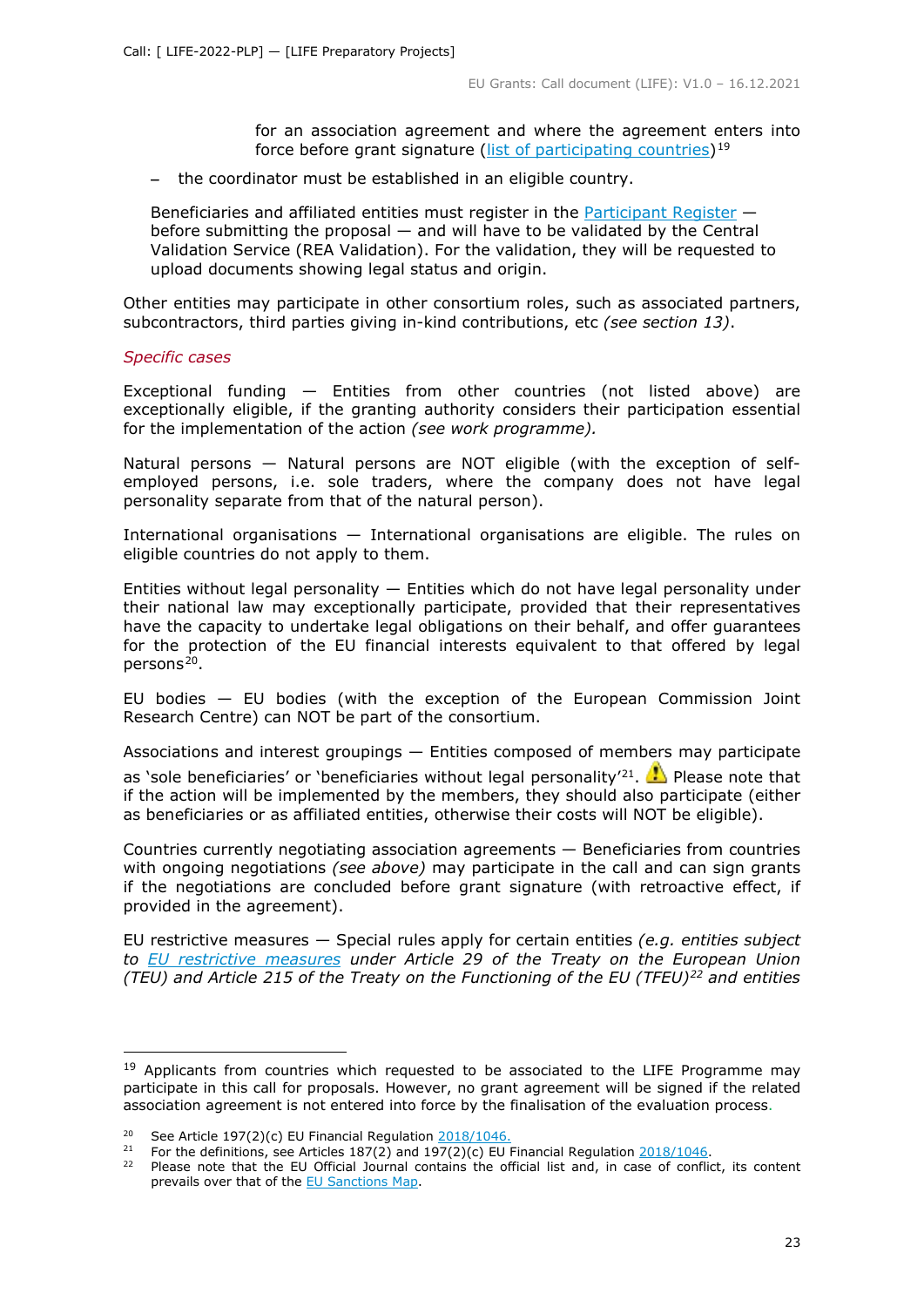*covered by Commission Guidelines No [2013/C 205/05](http://eur-lex.europa.eu/LexUriServ/LexUriServ.do?uri=OJ:C:2013:205:FULL:EN:PDF)[23\)](#page-23-4)*. Such entities are not eligible to participate in any capacity, including as beneficiaries, affiliated entities, associated partners, subcontractors or recipients of financial support to third parties (if any).

For more information, *see [Rules for Legal Entity Validation, LEAR Appointment and](https://ec.europa.eu/info/funding-tenders/opportunities/docs/2021-2027/common/guidance/rules-lev-lear-fca_en.pdf)  [Financial Capacity Assessment](https://ec.europa.eu/info/funding-tenders/opportunities/docs/2021-2027/common/guidance/rules-lev-lear-fca_en.pdf)*.

The identity of the applicant (and compliance with general eligibility conditions) will be verified through the documents provided in the **Participant Register** during legal entity validation (copy of the resolution, decision or other official document establishing the entity, etc).

Consortium composition - please see section 2 above for additional conditions.

#### <span id="page-23-0"></span>*Eligible activities*

Eligible activities are the ones set out in section 2 above (Type of action  $-$  Objectives  $-$  Themes and priorities  $-$  Activities that can be funded).

The following activities are not considered as eligible for funding under this call:

- − land purchase
- − volunteer work.

Projects must comply with EU policy interests and priorities *(such as environment, social, security, industrial and trade policy, etc.)*.

Financial support to third parties is not allowed.

#### <span id="page-23-1"></span>*Geographic location (target countries)*

Proposals must relate to activities taking place in the eligible countries *(see above)*. Projects with activities outside the EU must be necessary to achieve EU environmental and climate objectives and ensure the effectiveness of interventions carried within the EU (e.g. actions aimed at the conservation of migratory birds in wintering areas, actions implemented on a trans boundary river, or projects aimed to address environmental problems that cannot be solved successfully or efficiently unless actions are carried out also in non-EU countries).

## <span id="page-23-2"></span>**7. Financial and operational capacity and exclusion**

#### <span id="page-23-3"></span>*Financial capacity*

Applicants must have **stable and sufficient resources** to successfully implement the projects and contribute their share. Organisations participating in several projects must have sufficient capacity to implement all these projects.

The financial capacity check will be carried out on the basis of the documents you will be requested to upload in the [Participant Register](https://ec.europa.eu/info/funding-tenders/opportunities/portal/screen/how-to-participate/participant-register) during grant preparation *(e.g. profit and loss account and balance sheet, business plan, audit report produced by an approved external auditor, certifying the accounts for the last closed financial year, etc.)*. The analysis will be based on neutral financial indicators, but will also take into account other aspects, such as dependency on EU funding and deficit and revenue in previous years.

<span id="page-23-4"></span><sup>&</sup>lt;sup>23</sup> Commission guidelines No  $\frac{2013}{C}$   $\frac{205}{05}$  on the eligibility of Israeli entities and their activities in the territories occupied by Israel since June 1967 for grants, prizes and financial instruments funded by the EU from 2014 onwards (OJEU C 205 of 19.07.2013, pp. 9-11).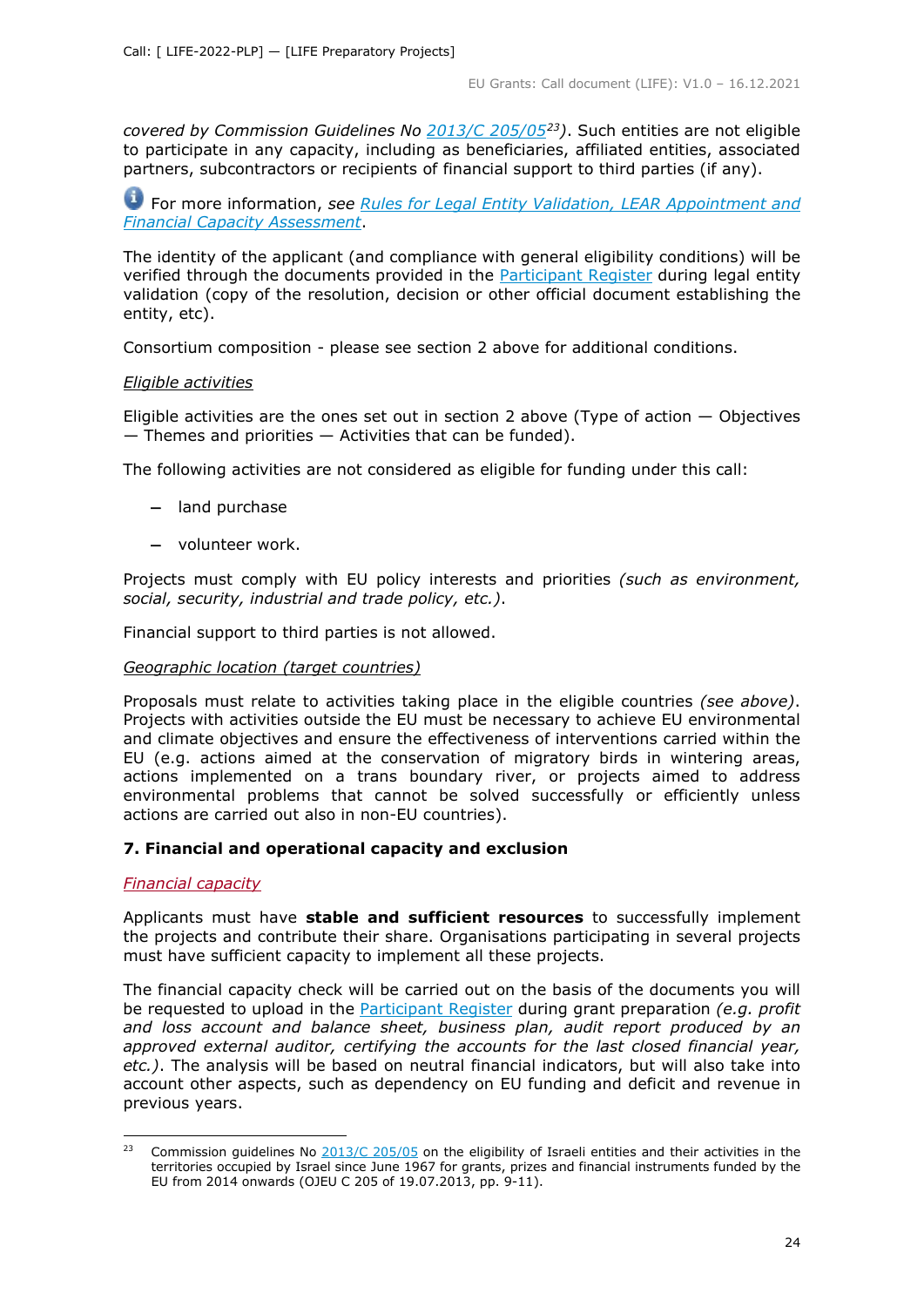The check will normally be done for all consortiums except:

- − public bodies (entities established as public body under national law, including local, regional or national authorities) or international organisations
- − if the project requested grant amount is not more than EUR 60 000.

If needed, it may also be done for affiliated entities.

If we consider that your financial capacity is not satisfactory, we may require:

- − further information
- − an enhanced financial responsibility regime, i.e. joint and several responsibility for all beneficiaries or joint and several liability of affiliated entities *(see below, section 10)*
- − prefinancing paid in instalments
- − (one or more) prefinancing guarantees *(see below, section 10)*

or

- − propose no prefinancing
- − request that you are replaced or, if needed, reject the entire proposal.
- For more information, *see Rules for [Legal Entity Validation, LEAR Appointment](https://ec.europa.eu/info/funding-tenders/opportunities/docs/2021-2027/common/guidance/rules-lev-lear-fca_en.pdf)  [and Financial Capacity Assessment](https://ec.europa.eu/info/funding-tenders/opportunities/docs/2021-2027/common/guidance/rules-lev-lear-fca_en.pdf)*.

## <span id="page-24-0"></span>*Operational capacity*

Applicants must have the **know-how, qualifications** and **resources** to successfully implement the projects and contribute their share (including sufficient experience in projects of comparable size and nature).

This capacity will be assessed together with the 'Resources' award criterion, on the basis of the competence and experience of the applicants and their project teams, including operational resources (human, technical and other) or, exceptionally, the measures proposed to obtain it by the time the task implementation starts.

If the evaluation of the award criterion is positive, the applicants are considered to have sufficient operational capacity.

Applicants will have to show their capacity via the following:

- − general profiles (qualifications and experiences) of the staff responsible for managing and implementing the project
- − description of the consortium participants (and previous projects, if any)

Additional supporting documents may be requested, if needed to confirm the operational capacity of any applicant.

<span id="page-24-1"></span>*Exclusion*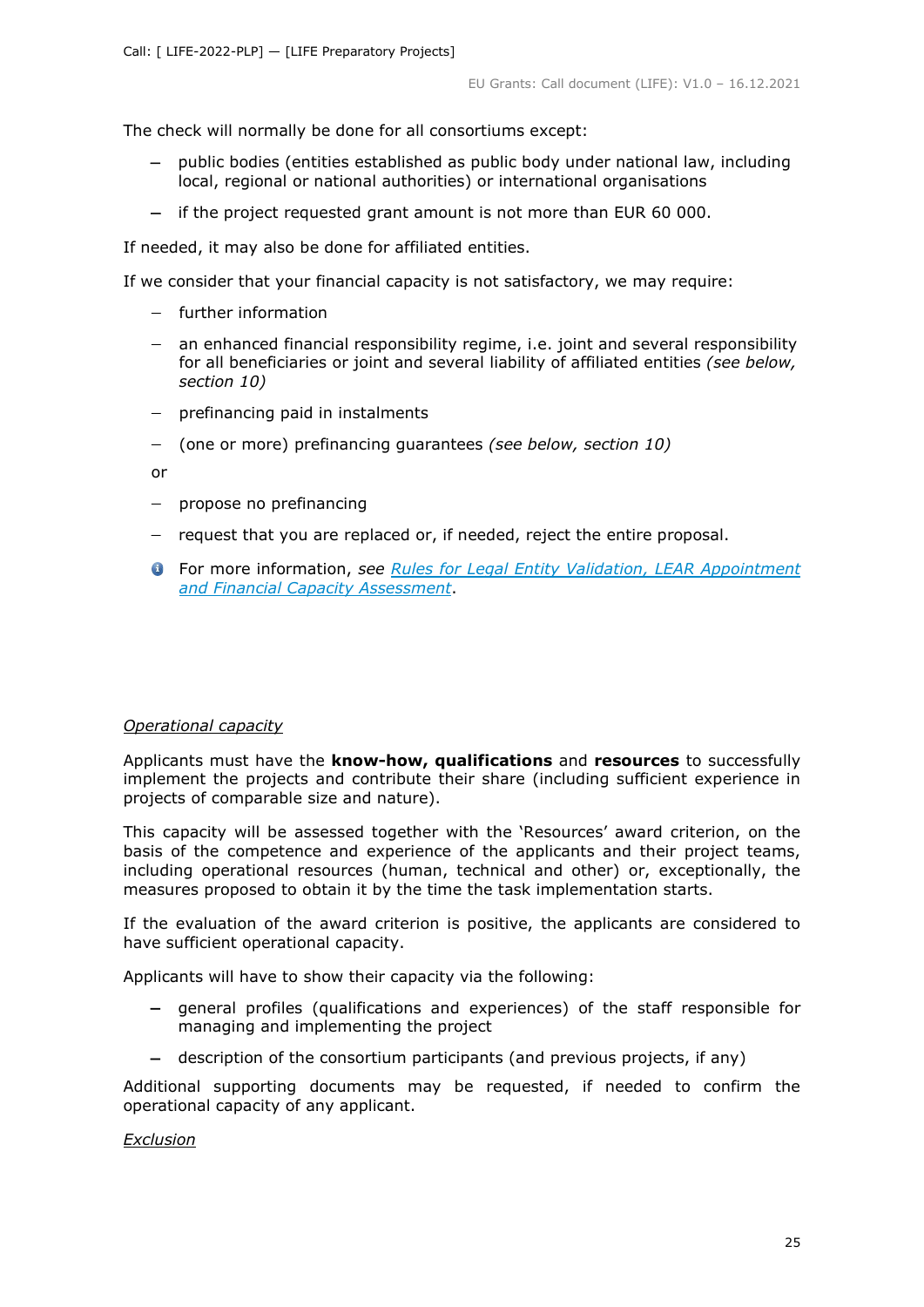Applicants which are subject to an **EU exclusion decision** or in one of the following **exclusion situations** that bar them from receiving EU funding can NOT participate<sup>24</sup>:

- bankruptcy, winding up, affairs administered by the courts, arrangement with creditors, suspended business activities or other similar procedures (including procedures for persons with unlimited liability for the applicant's debts)
- in breach of social security or tax obligations (including if done by persons with unlimited liability for the applicant's debts)
- quilty of grave professional misconduct<sup>[25](#page-25-2)</sup> (including if done by persons having powers of representation, decision-making or control, beneficial owners or persons who are essential for the award/implementation of the grant)
- − committed fraud, corruption, links to a criminal organisation, money laundering, terrorism-related crimes (including terrorism financing), child labour or human trafficking (including if done by persons having powers of representation, decision-making or control, beneficial owners or persons who are essential for the award/implementation of the grant)
- − shown significant deficiencies in complying with main obligations under an EU procurement contract, grant agreement, prize, expert contract, or similar (including if done by persons having powers of representation, decision-making or control, beneficial owners or persons who are essential for the award/implementation of the grant)
- − guilty of irregularities within the meaning of Article 1(2) of Regulation No [2988/95](http://eur-lex.europa.eu/legal-content/EN/ALL/?uri=CELEX:31995R2988&qid=1501598622514) (including if done by persons having powers of representation, decision-making or control, beneficial owners or persons who are essential for the award/implementation of the grant)
- − created under a different jurisdiction with the intent to circumvent fiscal, social or other legal obligations in the country of origin or created another entity with this purpose (including if done by persons having powers of representation, decision-making or control, beneficial owners or persons who are essential for the award/implementation of the grant).

Applicants will also be refused if it turns out that $26$ :

- − during the award procedure they misrepresented information required as a condition for participating or failed to supply that information
- − they were previously involved in the preparation of the call and this entails a distortion of competition that cannot be remedied otherwise (conflict of interest).

## <span id="page-25-0"></span>**8. Evaluation and award procedure**

The proposals will have to follow the **standard submission and evaluation procedure** (one-stage submission + one-step evaluation.

<span id="page-25-2"></span><span id="page-25-1"></span><sup>&</sup>lt;sup>24</sup> See Articles 136 and 141 of EU Financial Regulation  $\frac{2018/1046}{25}$ .

<sup>25</sup> Professional misconduct includes: violation of ethical standards of the profession, wrongful conduct with impact on professional credibility, false declarations/misrepresentation of information, participation in a cartel or other agreement distorting competition, violation of IPR, attempting to influence decision-making processes or obtain confidential information from public authorities to gain advantage.

<span id="page-25-3"></span><sup>&</sup>lt;sup>26</sup> See Article 141 EU Financial Regulation [2018/1046.](https://eur-lex.europa.eu/legal-content/EN/ALL/?uri=CELEX:32018R1046&qid=1535046024012)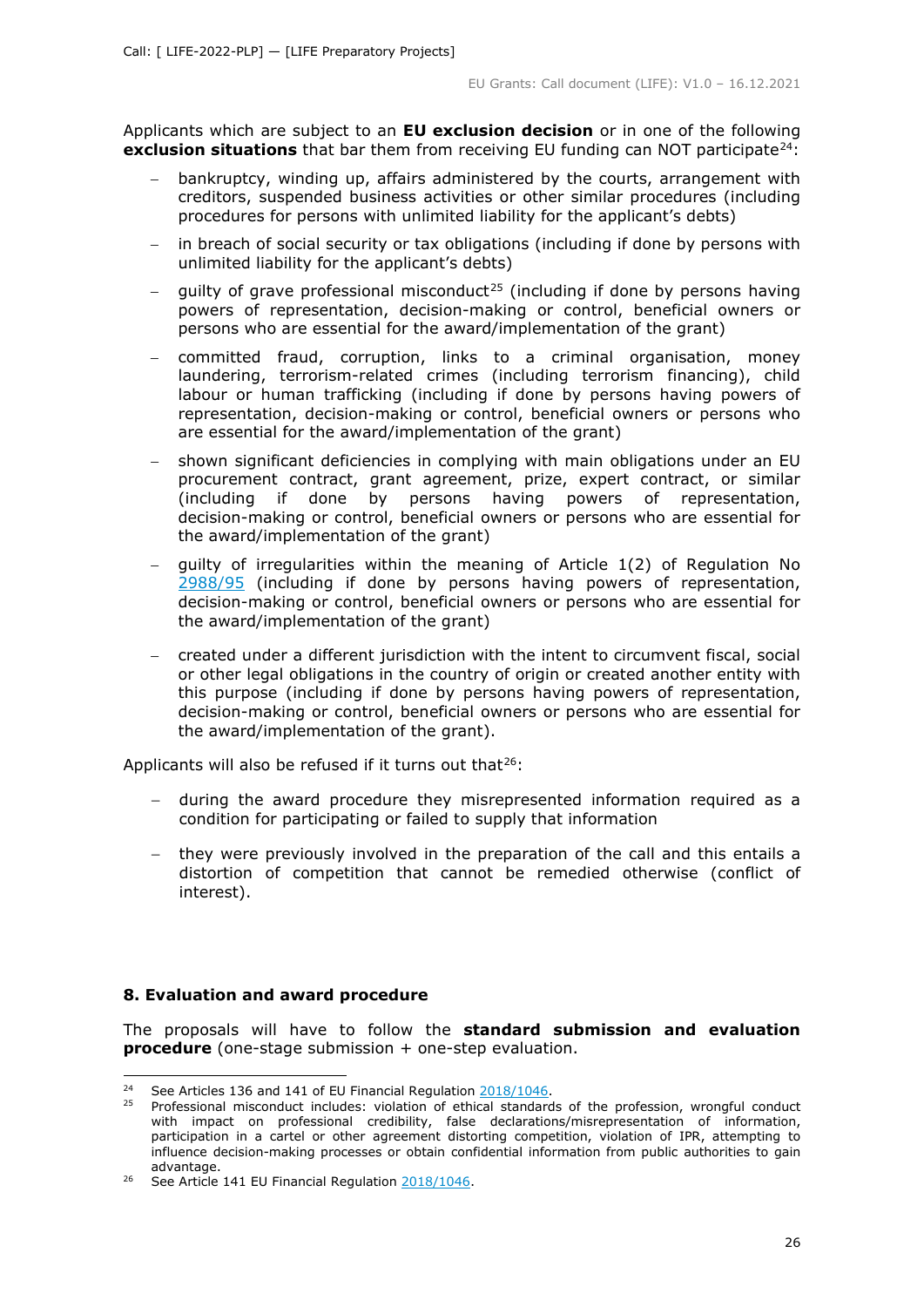An **evaluation committee** will assess all applications. Proposals will first be checked for formal requirements (admissibility, and eligibility, *see sections 5 and 6*). Proposals found admissible and eligible will be evaluated (for each topic) against the operational capacity and award criteria *(see sections 7 and 9)* and then ranked according to their scores.

For proposals with the same score (within a topic or budget envelope) a **priority order** will be determined according to the following approach:

Successively for every group of *ex aequo* proposals, starting with the highest scored group, and continuing in descending order, the ex aequo proposals will be prioritised according to the scores they have been awarded for the award criterion 'Impact'. If these scores are equal, priority will be based on their scores for the criterion 'Relevance', then 'Quality', then 'Resources'.

All proposals will be informed about the evaluation result (**evaluation result letter**). Successful proposals will be invited for grant preparation; the other ones will be put on the reserve list or rejected.

 $\bullet$  No commitment for funding  $-$  Invitation to grant preparation does NOT constitute a formal commitment for funding. We will still need to make various legal checks before grant award: *legal entity validation, financial capacity, exclusion check, etc*.

**Grant preparation** will involve a dialogue in order to fine-tune technical or financial aspects of the project and may require extra information from your side. It may also include adjustments to the proposal to address recommendations of the evaluation committee or other concerns. Compliance will be a pre-condition for signing the grant.

If you believe that the evaluation procedure was flawed, you can submit a **complaint** (following the deadlines and procedures set out in the evaluation result letter). Please note that notifications which have not been opened within 10 days after sending are considered to have been accessed and that deadlines will be counted from opening/access *(see also [Funding & Tenders Portal Terms and Conditions\)](https://ec.europa.eu/info/funding-tenders/opportunities/docs/2021-2027/common/ftp/tc_en.pdf)*. Please also be aware that for complaints submitted electronically, there may be character limitations.

## <span id="page-26-0"></span>**9. Award criteria**

The **award criteria** for this call are as follows:

single stage:

## **1. Relevance** (0-20 points)

- Relevance of the contribution to one or several of the specific objectives of the LIFE Programme and the targeted sub-programme
- − Extent to which the proposal is in line with the description included in the call for proposals, including its specific priorities
- − Concept and methodology: soundness of the overall intervention logic

## **2. Impact** (0-20 points)

− Ambition and credibility of impacts expected during and/or after the project due to the activities, including ensuring that no substantial harm is done to the other specific objectives of the LIFE Programme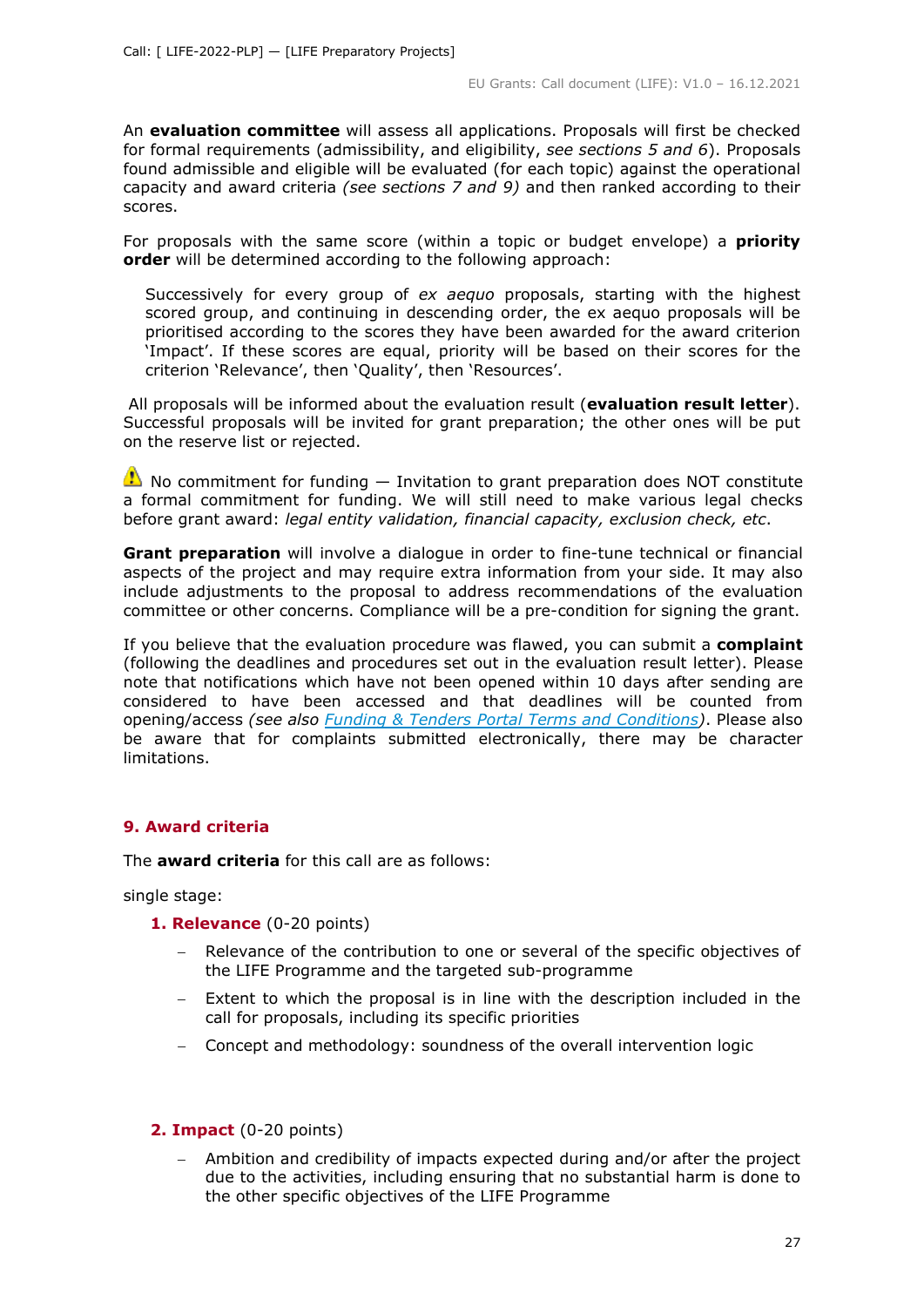- − Sustainability of the project results after the end of the project
- − Quality of the measures for the exploitation of project results
- **3. Quality** (0-20 points)
	- − Clarity, relevance and feasibility of the work plan
	- Identification and mobilisation of the relevant stakeholders
	- − Appropriate geographic focus of the activities
	- Quality of the plan to monitor and report impacts
	- Appropriateness and quality of the measures to communicate and disseminate the project and its results to different target groups

#### **4. Resources** (0-20 points)

- − Composition of the project team in terms of expertise, skills and responsibilities and appropriateness of the management structure
- − Appropriateness of the budget and resources and their consistency with the work plan
- − Transparency of the budget, i.e. the cost items should be sufficiently described

| <b>Award criteria</b>                         | <b>Minimum</b><br>pass score | <b>Maximum</b><br>score | Weighting |
|-----------------------------------------------|------------------------------|-------------------------|-----------|
| Relevance                                     | 10                           | 20                      | 1         |
| Impact                                        | 10                           | 20                      | 1.5       |
| Quality                                       | 10                           | 20                      | 1         |
| Resources                                     | 10                           | 20                      | 1         |
| Overall weighted (pass) score (without bonus) | 55                           | 90                      | N/A       |
|                                               |                              |                         |           |

− Value for money of the proposal

Maximum points 90 points.

Individual thresholds per criterion: 10 points.

Overall threshold: 55 points.

## <span id="page-27-0"></span>**10. Legal and financial set-up of the Grant Agreements**

If you pass evaluation, your project will be invited for grant preparation, where you will be asked to prepare the Grant Agreement together with the EU Project Officer.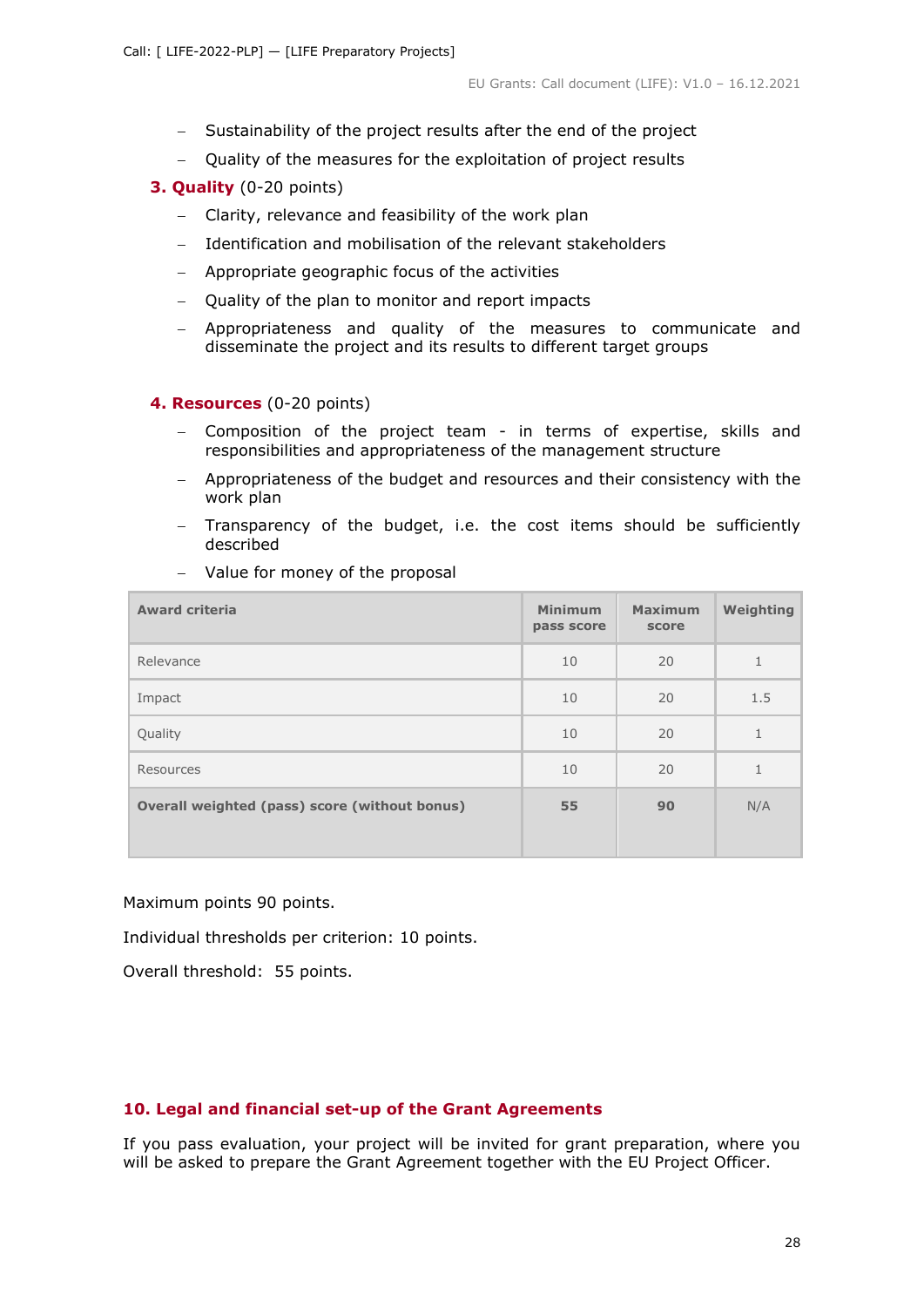This Grant Agreement will set the framework for your grant and its terms and conditions, in particular concerning deliverables, reporting and payments.

The Model Grant Agreement that will be used (and all other relevant templates and guidance documents) can be found on [Portal Reference Documents.](https://ec.europa.eu/info/funding-tenders/opportunities/portal/screen/how-to-participate/reference-documents)

#### <span id="page-28-0"></span>*Starting date and project duration*

The project starting date and duration will be fixed in the Grant Agreement *(Data Sheet, point 1)*. Normally the starting date will be after grant signature. Retroactive application can be granted exceptionally for duly justified reasons  $-$  but never earlier than the proposal submission date.

Project duration: the duration of the project between 24 and 48 months (extensions are possible, if duly justified and through an amendment). Since the exact submission date is not known in advance, it is suggested to add two or three months as a safety margin to the expected project duration.

#### <span id="page-28-1"></span>*Milestones and deliverables*

The milestones and deliverables for each project will be managed through the Portal Grant Management System and will be reflected in Annex 1 of the Grant Agreement.

<span id="page-28-2"></span>*Form of grant, funding rate and maximum grant amount*

The grant parameters *(maximum grant amount, funding rate, total eligible costs, etc.)* will be fixed in the Grant Agreement *(Data Sheet, point 3 and art 5)*.

Project budget (maximum grant amount): *see section 3 above*. The grant awarded may be lower than the amount requested.

The grant will be a budget-based mixed actual cost grant (actual costs, with unit cost and flat-rate elements). This means that it will reimburse ONLY certain types of costs (eligible costs) and costs that were *actually* incurred for your project (NOT the *budgeted* costs). For unit costs and flat-rates, you can charge the amounts calculated as explained in the Grant Agreement *(see art 6 and Annex 2 and 2a)*.

The costs will be reimbursed at the funding rate fixed in the Grant Agreement as indicated below:

90% for the topic LIFE-2022-PLP-NATURA — Nature and Biodiversity;

90% for the topic LIFE-2022-PLP-Environment — Circular Economy and Quality of LIFE;

90% for and LIFE-2022-PLP-ENER- Supporting Clean Energy Transition.

*(See section 2 above for further details*).

Grants may NOT produce a profit (i.e. surplus of revenues + EU grant over costs). For-profit organisations must declare their revenues and, if there is a profit, we will deduct it from the final grant amount *(see art 22.3)*.

Moreover, please be aware that the final grant amount may be reduced in case of non-compliance with the Grant Agreement *(e.g. improper implementation, breach of obligations, etc)*.

<span id="page-28-3"></span>*Budget categories and cost eligibility rules*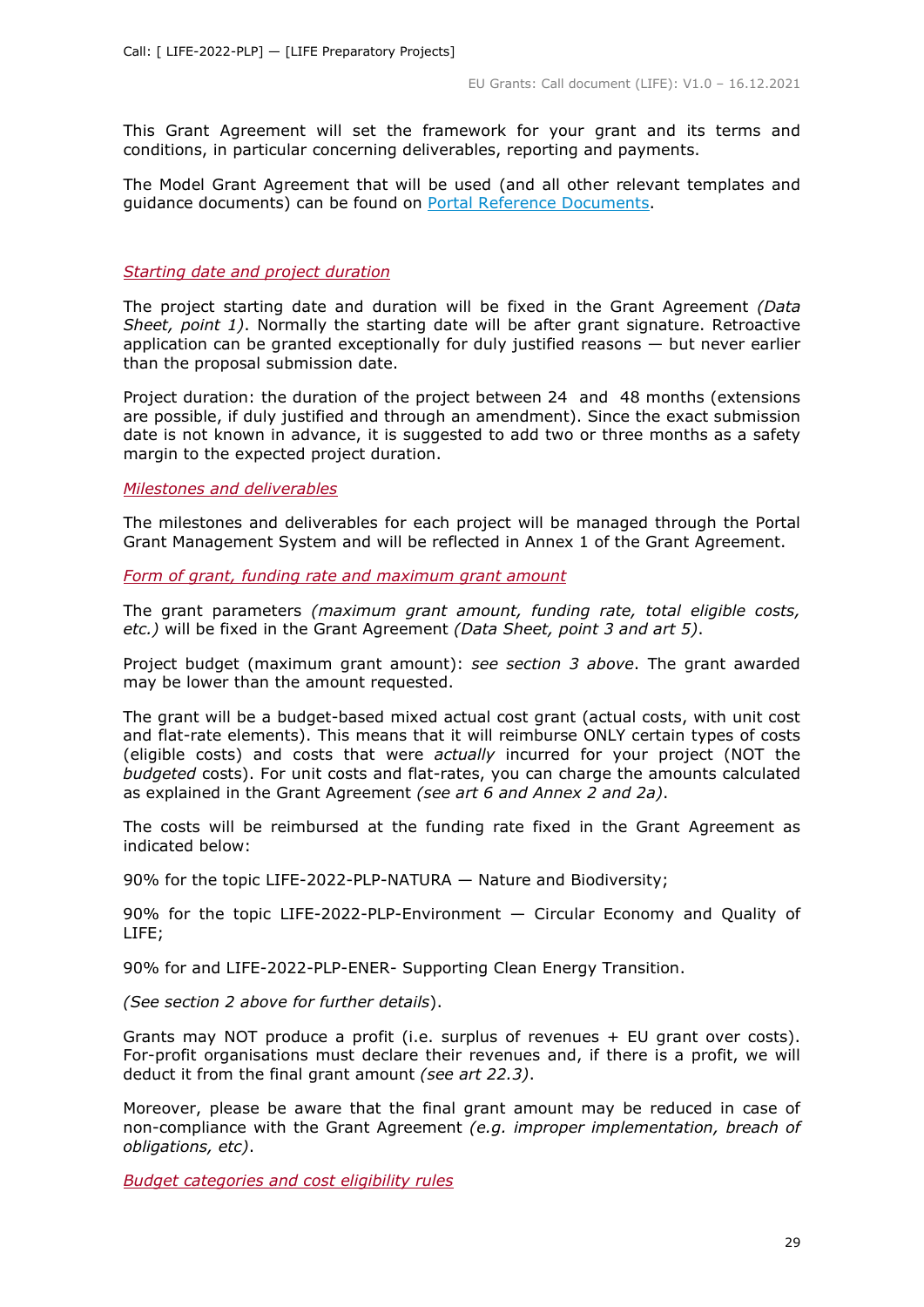The budget categories and cost eligibility rules are fixed in the Grant Agreement *(Data Sheet, point 3, art 6 and Annex 2)*.

*Budget categories for this call:*

- − A. Personnel costs
	- − A.1 Employees, A.2 Natural persons under direct contract, A.3 Seconded persons
	- − A.4 SME owners and natural person beneficiaries
	- − A.5 Volunteers
- − B. Subcontracting costs
- − C. Purchase costs
	- − C.1 Travel and subsistence
	- − C.2 Equipment
	- − C.3 Other goods, works and services
- E. Indirect costs

*Specific cost eligibility conditions for this call:* 

- − personnel costs:
	- SME owner/natural person unit cost<sup>[27](#page-29-0)</sup>: Yes
	- volunteers unit cost<sup>[28](#page-29-1)</sup>: No

travel and subsistence unit cost<sup>[29](#page-29-2)</sup>: No (only actual costs)

- − equipment costs: depreciation
- − other cost categories:
	- − costs for financial support to third parties: not allowed ;
	- land purchase costs: n/a
- indirect cost flat-rate: 7% of the eligible direct costs (categories A-D, and exempted specific cost categories (land purchase), if any)
- − VAT: non-deductible VAT is eligible (but please note that since 2013 VAT paid by beneficiaries that are public bodies acting as public authority is NOT eligible)
- − other:
	- in-kind contributions for free are allowed, but cost-neutral, i.e. they cannot be declared as cost
	- kick off meeting: costs for kick-off meeting organised by the granting authority are eligible (travel costs for maximum 2 persons, return ticket to

<span id="page-29-0"></span><sup>&</sup>lt;sup>27</sup> Commission [Decision](https://ec.europa.eu/info/funding-tenders/opportunities/docs/2021-2027/common/guidance/unit-cost-decision-sme-owners-natural-persons_en.pdf) of 20 October 2020 authorising the use of unit costs for the personnel costs of the owners of small and medium-sized enterprises and beneficiaries that are natural persons not receiving a salary for the work carried out by themselves under an action or work programme (C(2020)7715).

<span id="page-29-2"></span><span id="page-29-1"></span>Commission **Decision** of 12 January 2021 authorising the use of unit costs for travel, accommodation and subsistence costs under an action or work programme under the 2021-2027 multi-annual financial framework (C(2021)35).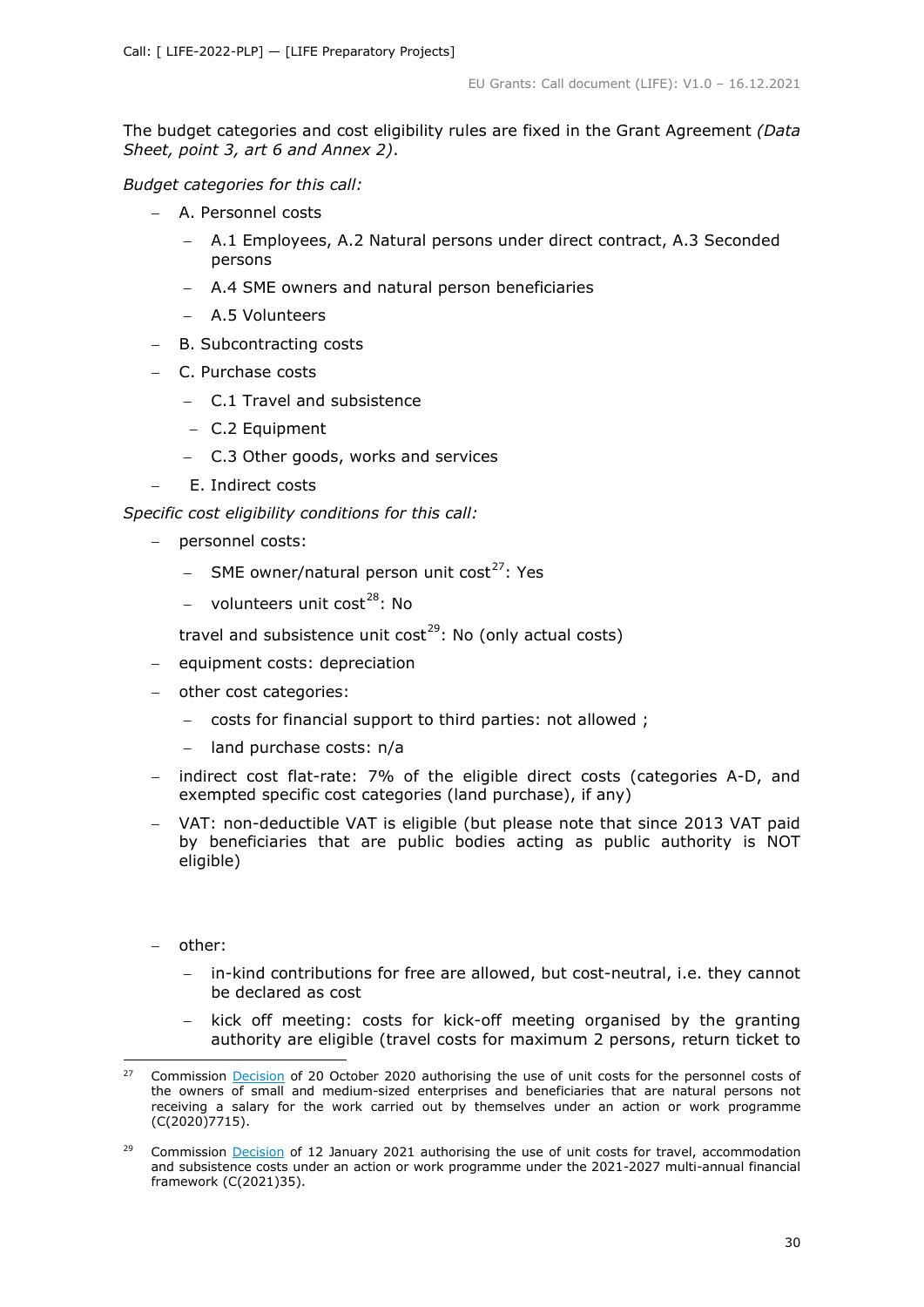Brussels and accommodation for one night) only if the meeting takes place after the project starting date set out in the Grant Agreement; the starting date can be changed through an amendment, if needed

- − common information and dissemination activities: foresee resources to increase synergies between, and the visibility of LIFE and EU supported actions (for example 1 travel/year, 5 days) n/a
- − other ineligible costs: Yes:
	- − land purchase costs are not eligible
	- − Infrastructure cost are not eligible
- Volunteers costs are not eligible

 $\bullet$  Volunteers costs  $-$  Volunteers costs are not a classic cost category. There are no costs because volunteers work for free, but they may nonetheless be added to the budget in the form of a prefixed unit cost (per volunteer) and thus allow you to benefit from the volunteers' work for the grant (by increasing the amount of reimbursement up to 100% of the normal costs, i.e. cost categories other than volunteers). More information is available in the  $AGA - Annotated Grant Agreement<sub>L</sub>$ [art 6.2.A.5.](https://ec.europa.eu/info/funding-tenders/opportunities/docs/2021-2027/common/guidance/aga_en.pdf)

#### <span id="page-30-0"></span>*Reporting and payment arrangements*

The reporting and payment arrangements are fixed in the Grant Agreement *(Data Sheet, point 4 and art 21 and 22)*.

After grant signature, you will normally receive a **prefinancing** to start working on the project (float of normally **30 %** of the maximum grant amount; exceptionally less or no prefinancing). The prefinancing will be paid 30 days from entry into force/financial guarantee (if required) — whichever is the latest*.*

There will be no **interim payments**. There will be one or more **additional prefinancing payments** linked to a prefinancing report.

**Payment of the balance**: At the end of the project, we will calculate your final grant amount. If the total of earlier payments is higher than the final grant amount, we will ask you (your coordinator) to pay back the difference (recovery).

All payments will be made to the coordinator.

 $\bullet$  Please be aware that payments will be automatically lowered if one of your consortium members has outstanding debts towards the EU (granting authority or other EU bodies). Such debts will be offset by us  $-$  in line with the conditions set out in the Grant Agreement *(see art 22)*.

Please also note that you are responsible for keeping records on all the work done and the costs declared. The Grant Agreement contains additional record-keeping rules *(Data Sheet, point 3 and art 20)*.

## <span id="page-30-1"></span>*Prefinancing guarantees*

If a prefinancing guarantee is required, it will be fixed in the Grant Agreement *(Data Sheet, point 4)*. The amount will be set during grant preparation and it will normally be equal or lower than the prefinancing for your grant.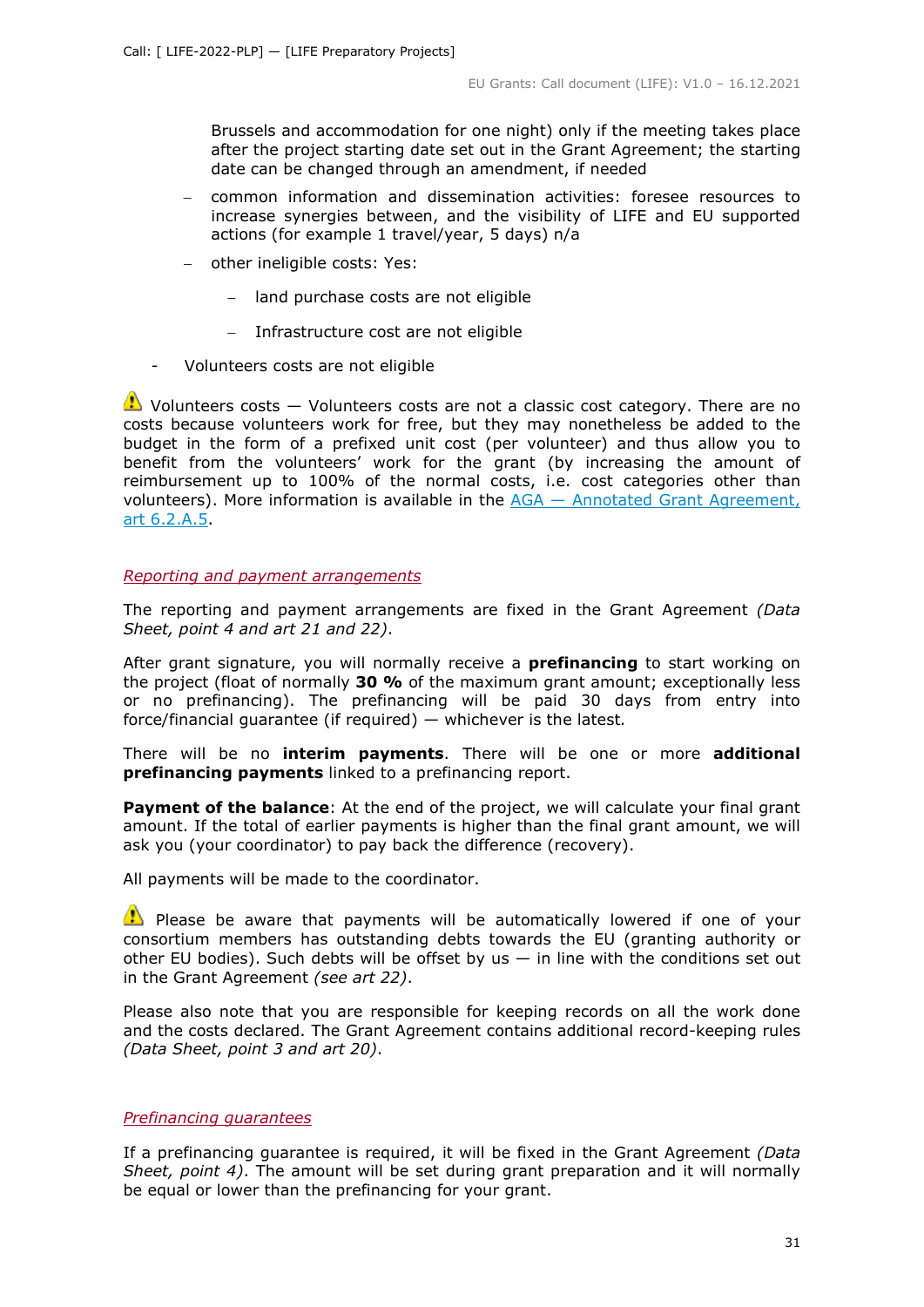The guarantee should be in euro and issued by an approved bank/financial institution established in an EU Member State. If you are established in a non-EU country and would like to provide a guarantee from a bank/financial institution in your country, please contact us (this may be exceptionally accepted, if it offers equivalent security).

Amounts blocked in bank accounts will NOT be accepted as financial guarantees.

Prefinancing guarantees are formally NOT linked to individual consortium members, which means that you are free to organise how to provide the guarantee amount *(by one or several beneficiaries, for the overall amount or several guarantees for partial amounts, by the beneficiary concerned or by another beneficiary, etc)*. It is however important that the requested amount is covered and that the guarantee(s) are sent to us in time to make the prefinancing (scanned copy via Portal AND original by post).

If agreed with us, the bank guarantee may be replaced by a guarantee from a third party.

The guarantee will be released at the end of the grant, in accordance with the conditions laid down in the Grant Agreement.

#### <span id="page-31-0"></span>*Certificates*

Depending on the type of action, size of grant amount and type of beneficiaries, you may be requested to submit different certificates. The types, schedules and thresholds for each certificate are fixed in the Grant Agreement *(Data Sheet, point 4 and art 24)*.

<span id="page-31-1"></span>*Liability regime for recoveries*

The liability regime for recoveries will be fixed in the Grant Agreement *(Data Sheet point 4.4 and art 22).*

For beneficiaries, it is one of the following:

- − limited joint and several liability with individual ceilings *each beneficiary up*  to their maximum grant amount
- − unconditional joint and several liability *each beneficiary up to the maximum grant amount for the action*

or

− individual financial responsibility — *each beneficiary only for their own debts*.

In addition, the granting authority may require joint and several liability of affiliated entities (with their beneficiary).

<span id="page-31-2"></span>*Provisions concerning the project implementation*

IPR rules: *see Model Grant Agreement (art 16 and Annex 5):*

− rights of use on results: Yes

Communication, dissemination and visibility of funding: *see Model Grant Agreement (art 17 and Annex 5):*

- − communication and dissemination plan: Yes
- − additional communication and dissemination activities: Yes
- − special logos: Yes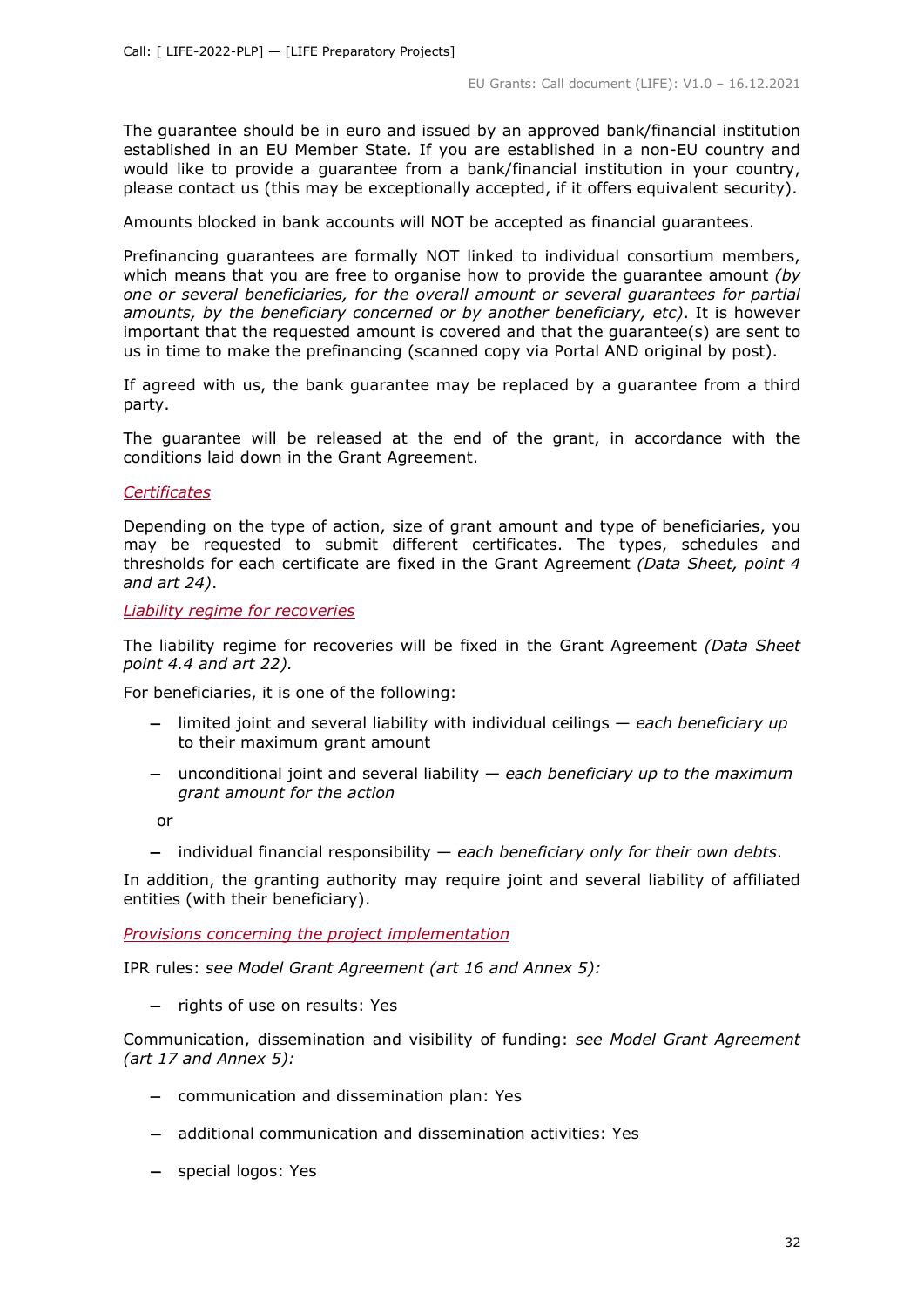Specific rules for carrying out the action: *see Model Grant Agreement (art 18 and Annex 5):*

- − durability: Yes
- − specific rules for blending operations: No other specificities

## <span id="page-32-0"></span>*Non-compliance and breach of contract*

The Grant Agreement (chapter 5) provides for the measures we may take in case of breach of contract (and other non-compliance issues).

For more information, *see [AGA —](https://ec.europa.eu/info/funding-tenders/opportunities/docs/2021-2027/common/guidance/aga_en.pdf) [Annotated Grant Agreement](https://ec.europa.eu/info/funding-tenders/opportunities/docs/2021-2027/common/guidance/aga_en.pdf)*.

## <span id="page-32-1"></span>**11. How to submit an application**

All proposals must be submitted directly online via the Funding & Tenders Portal Electronic Submission System. Paper applications are NOT accepted.

Submission is a **2-step process**:

#### a) **create a user account and register your organisation**

To use the Submission System (the only way to apply), all participants need to create [an EU Login user account.](https://webgate.ec.europa.eu/cas/eim/external/register.cgi)

Once you have an EULogin account, you can [register your organisation](https://ec.europa.eu/info/funding-tenders/opportunities/portal/screen/how-to-participate/participant-register) in the Participant Register. When your registration is finalised, you will receive a 9-digit participant identification code (PIC).

## b) **submit the proposal**

Access the Electronic Submission System via the Topic page in the Search Funding & [Tenders](https://ec.europa.eu/info/funding-tenders/opportunities/portal/screen/opportunities/topic-search;freeTextSearchKeyword=;typeCodes=0,1;statusCodes=31094501,31094502,31094503;programCode=null;programDivisionCode=null;focusAreaCode=null;crossCuttingPriorityCode=null;callCode=Default;sortQuery=openingDate;orderBy=asc;onlyTenders=false;topicListKey=topicSearchTablePageState) section (or, for calls sent by invitation to submit a proposal, through the link provided in the invitation letter).

Submit your proposal in 4 parts, as follows:

- Part A includes administrative information about the applicant organisations (future coordinator, beneficiaries, affiliated entities and associated partners) and the summarised budget for the proposal. Fill it in directly online
- − Part B (description of the action) covers the technical content of the proposal. Download the mandatory word template from the Submission System, fill it in and upload it as a PDF file
- Part C containing additional project data. To be filled in directly online.
- − Annexes (*see section 5*). Upload them as PDF file (single or multiple depending on the slots). Excel upload is sometimes possible, depending on the file type.

The proposal must keep to the **page limits** *(see section 5)*; excess pages will be disregarded.

Documents must be uploaded to the **right category** in the Submission System otherwise the proposal might be considered incomplete and thus inadmissible.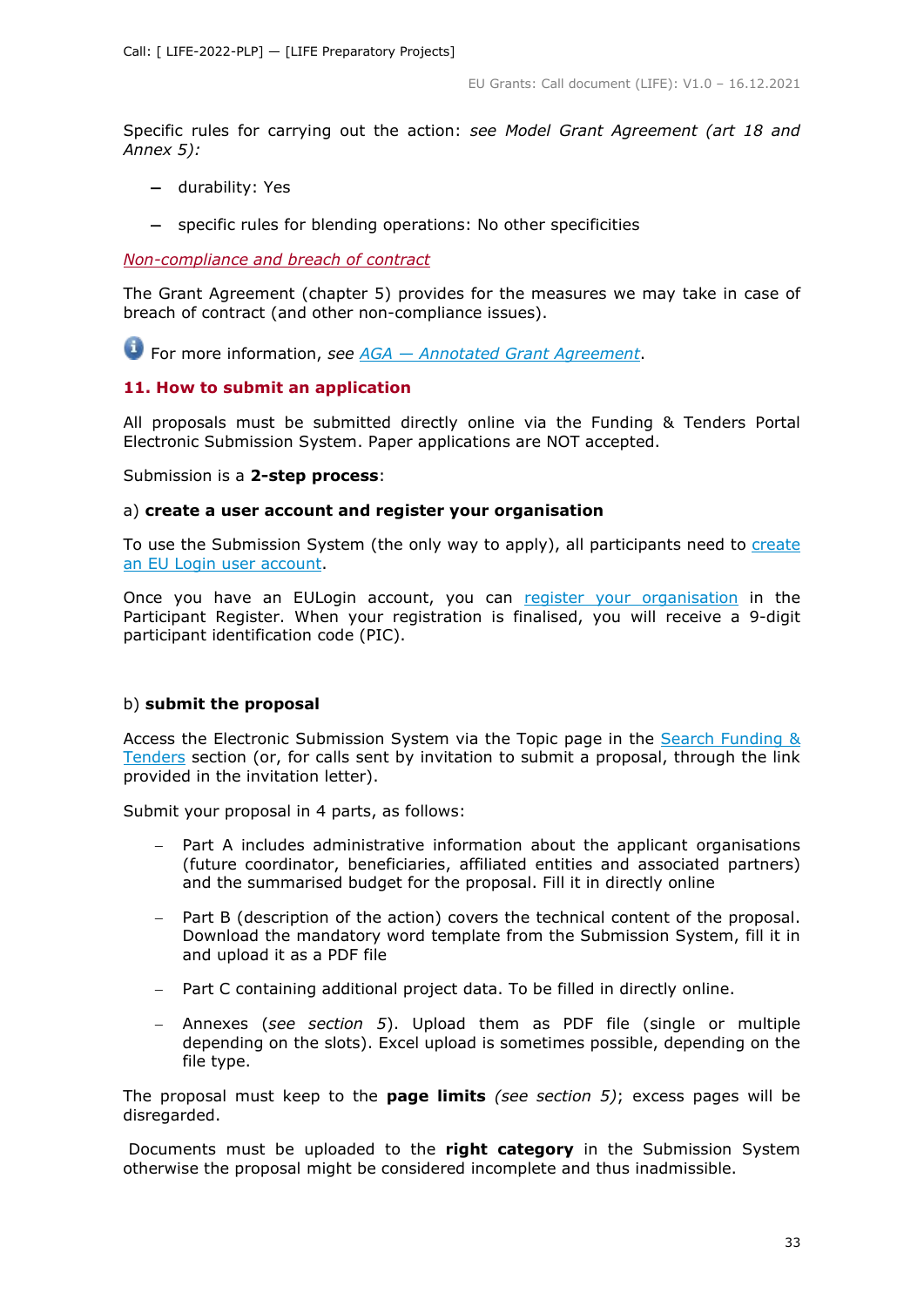The proposal must be submitted **before the call deadline** (*see section 4*). After this deadline, the system is closed and proposals can no longer be submitted.

Once the proposal is submitted, you will receive a **confirmation e-mail** (with date and time of your application). If you do not receive this confirmation e-mail, it means your proposal has NOT been submitted. If you believe this is due to a fault in the Submission System, you should immediately file a complaint via the IT Helpdesk [webform,](https://ec.europa.eu/info/funding-tenders/opportunities/portal/screen/support/helpdesks/contact-form) explaining the circumstances and attaching a copy of the proposal (and, if possible, screenshots to show what happened).

Details on processes and procedures are described in the [Online Manual.](https://ec.europa.eu/info/funding-tenders/opportunities/docs/2021-2027/common/guidance/om_en.pdf) The Online Manual also contains the links to FAQs and detailed instructions regarding the Portal Electronic Exchange System.

## <span id="page-33-0"></span>**12. Help**

As far as possible, *please try to find the answers you need yourself*, in this and the other documentation (we have limited resources for handling direct enquiries):

- − [Online Manual](https://ec.europa.eu/info/funding-tenders/opportunities/docs/2021-2027/common/guidance/om_en.pdf)
- − [Portal FAQ](https://ec.europa.eu/info/funding-tenders/opportunities/portal/screen/support/faq;categories=;programme=null;actions=;keyword=) (for general questions).
- − [LIFE](https://cinea.ec.europa.eu/life/life-support-applicants_en) [Info Days](https://cinea.ec.europa.eu/life/life-support-applicants_en)

Please also consult the Topic page regularly, since we will use it to publish call updates. (For invitations, we will contact you directly in case of a call update).

#### *Contact*

For individual questions on the Portal Submission System, please contact the [IT](https://ec.europa.eu/info/funding-tenders/opportunities/portal/screen/support/helpdesks/contact-form)  [Helpdesk.](https://ec.europa.eu/info/funding-tenders/opportunities/portal/screen/support/helpdesks/contact-form)

Non-IT related questions should be sent to the following email address: [CINEA-LIFE-](mailto:CINEA-LIFE-ENQUIRIES@ec.europa.eu)[ENQUIRIES@ec.europa.eu.](mailto:CINEA-LIFE-ENQUIRIES@ec.europa.eu)

**Please:** 

- − send your questions at the latest 7 days before the submission deadline (*see section 4*)
- − indicate clearly the reference of the call and topic to which your question relates *(see cover page)*.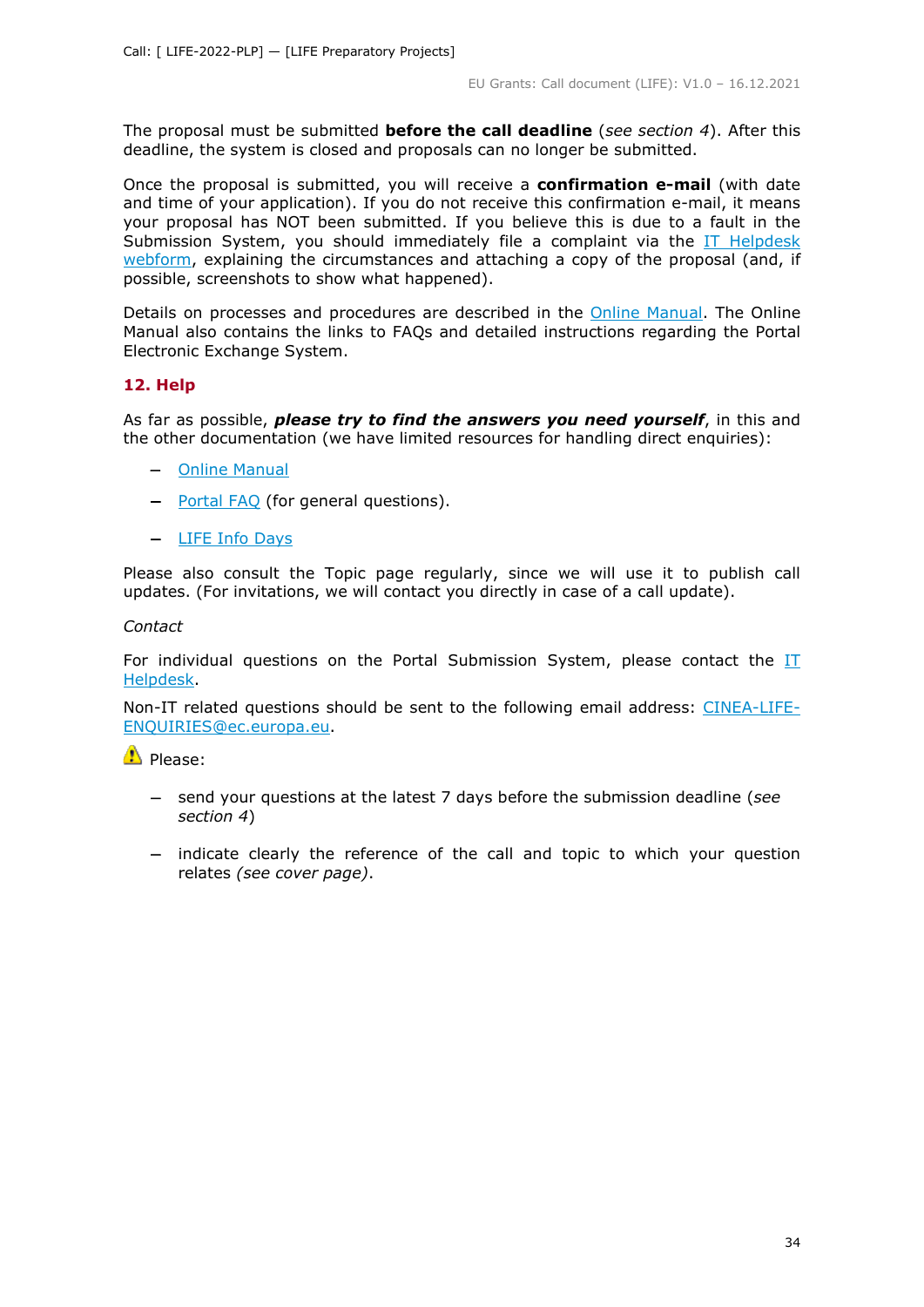## − 13. Important

## **IMPORTANT**

- **Don't wait until the end —** Complete your application sufficiently in advance of the deadline to avoid any last minute **technical problems**. Problems due to last minute submissions *(e.g. congestion, etc.)* will be entirely at your risk. Call deadlines can NOT be extended.
- **Consult** the Portal Topic page regularly. We will use it to publish updates and additional information on the call (call and topic updates).
- **Funding & Tenders Portal Electronic Exchange System —** By submitting the application, all participants **accept** to use the electronic exchange system in accordance with the [Portal Terms & Conditions.](https://ec.europa.eu/info/funding-tenders/opportunities/docs/2021-2027/common/ftp/tc_en.pdf)
- **Registration —** Before submitting the application, all beneficiaries, affiliated entities and associated partners must be registered in the [Participant Register.](https://ec.europa.eu/info/funding-tenders/opportunities/portal/screen/how-to-participate/participant-register) The participant identification code (PIC) (one per participant) is mandatory for the Application Form.
- **Consortium roles —** When setting up your consortium, you should think of organisations that help you reach objectives and solve problems.

The roles should be attributed according to the level of participation in the project. Main participants should participate as **beneficiaries** or **affiliated entities**; other entities can participate as associated partners, subcontractors, third parties giving in-kind contributions. **Associated partners** and third parties giving in-kind contributions should bear their own costs (they will not become formal recipients of EU funding). **Subcontracting** should normally constitute a limited part and must be performed by third parties (not by one of the beneficiaries/affiliated entities). Subcontracting going beyond 30% of the total eligible costs must be justified in the application.

- **Coordinator —** In multi-beneficiary grants, the beneficiaries participate as consortium (group of beneficiaries). They will have to choose a coordinator, who will take care of the project management and coordination and will represent the consortium towards the granting authority. In mono-beneficiary grants, the single beneficiary will automatically be coordinator.
- **Affiliated entities** Applicants may participate with affiliated entities (i.e. entities linked to a beneficiary which participate in the action with similar rights and obligations as the beneficiaries, but do not sign the grant and therefore do not become beneficiaries themselves). They will get a part of the grant money and must therefore comply with all the call conditions and be validated (just like beneficiaries); but they do not count towards the minimum eligibility criteria for consortium composition (if any).
- **Associated partners** Applicants may participate with associated partners (i.e. partner organisations which participate in the action but without the right to get grant money). They participate without funding and therefore do not need to be validated.
- **Consortium agreement**  For practical and legal reasons it is recommended to set up internal arrangements that allow you to deal with exceptional or unforeseen circumstances (in all cases, even if not mandatory under the Grant Agreement). The consortium agreement also gives you the possibility to redistribute the grant money according to your own consortium-internal principles and parameters (for instance, one beneficiary can reattribute its grant money to another beneficiary). The consortium agreement thus allows you to customise the EU grant to the needs inside your consortium and can also help to protect you in case of disputes.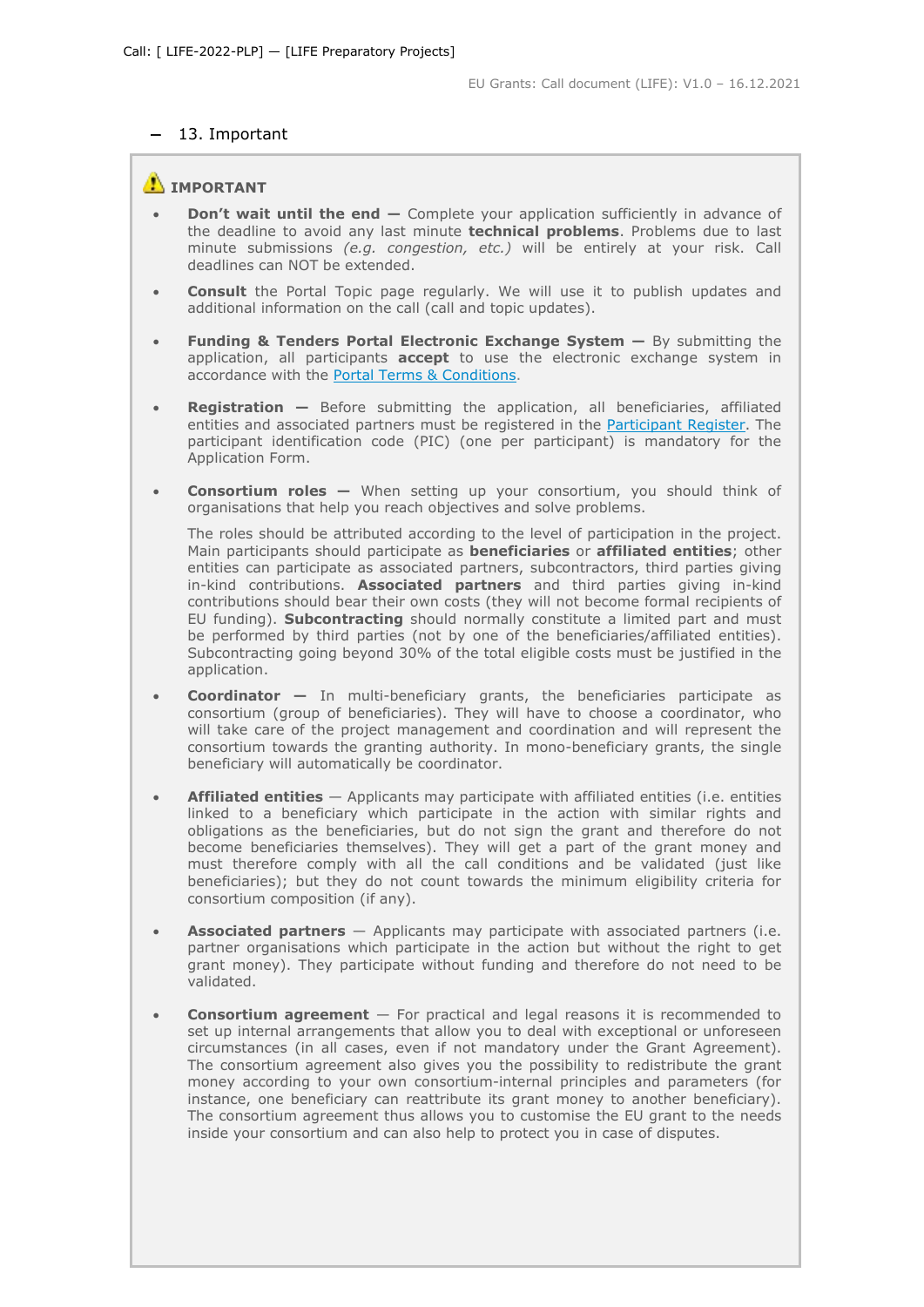- **Balanced project budget—** Grant applications must ensure a balanced project budget and sufficient other resources to implement the project successfully *(e.g. own contributions, income generated by the action, financial contributions from third parties, etc)*. You may be requested to lower your estimated costs, if they are ineligible (including excessive).
- **No-profit rule —** Grants may NOT give a profit (i.e. surplus of revenues + EU grant over costs). This will be checked by us at the end of the project.
- **No double funding***)* **—** There is a strict prohibition of double funding from the EU budget (except under EU Synergies actions). Outside such Synergies actions, any given action may receive only ONE grant from the EU budget and cost items may under NO circumstances declared to two different EU actions.
- **Completed/ongoing projects —** Proposals for projects that have already been completed will be rejected; proposals for projects that have already started will be assessed on a case-by-case basis (in this case, no costs can be reimbursed for activities that took place before the project starting date/proposal submission).
- **Combination with EU operating grants—** Combination with EU operating grants is possible, if the project remains outside the operating grant work programme and you make sure that cost items are clearly separated in your accounting and NOT declared twice *(see [AGA —](https://ec.europa.eu/info/funding-tenders/opportunities/docs/2021-2027/common/guidance/aga_en.pdf) [Annotated Model Grant Agreement, art 6.2.E\)](https://ec.europa.eu/info/funding-tenders/opportunities/docs/2021-2027/common/guidance/aga_en.pdf).*
- **Multiple proposals —** Applicants may submit more than one proposal for *different* projects under the same call (and be awarded a funding for them).

Organisations may participate in several proposals.

BUT: if there are several proposals for *very similar* projects, only one application will be accepted and evaluated; the applicants will be asked to withdraw one of them (or it will be rejected).

- **Resubmission** Proposals may be changed and re-submitted until the deadline for submission.
- **Rejection** By submitting the application, all applicants accept the call conditions set out in this this Call Document (and the documents it refers to). Proposals that do not comply with all the call conditions will be **rejected**. This applies also to applicants: All applicants need to fulfil the criteria; if any one of them doesn't, they must be replaced or the entire proposal will be rejected.
- **Cancellation –** There may be circumstances which may require the cancellation of the call. In this case, you will be informed via a call or topic update. Please note that cancellations are without entitlement to compensation.
- **Language** You can submit your proposal in any official EU language (project abstract/summary should however always be in English). For reasons of efficiency, we strongly advise you to use English for the entire application.